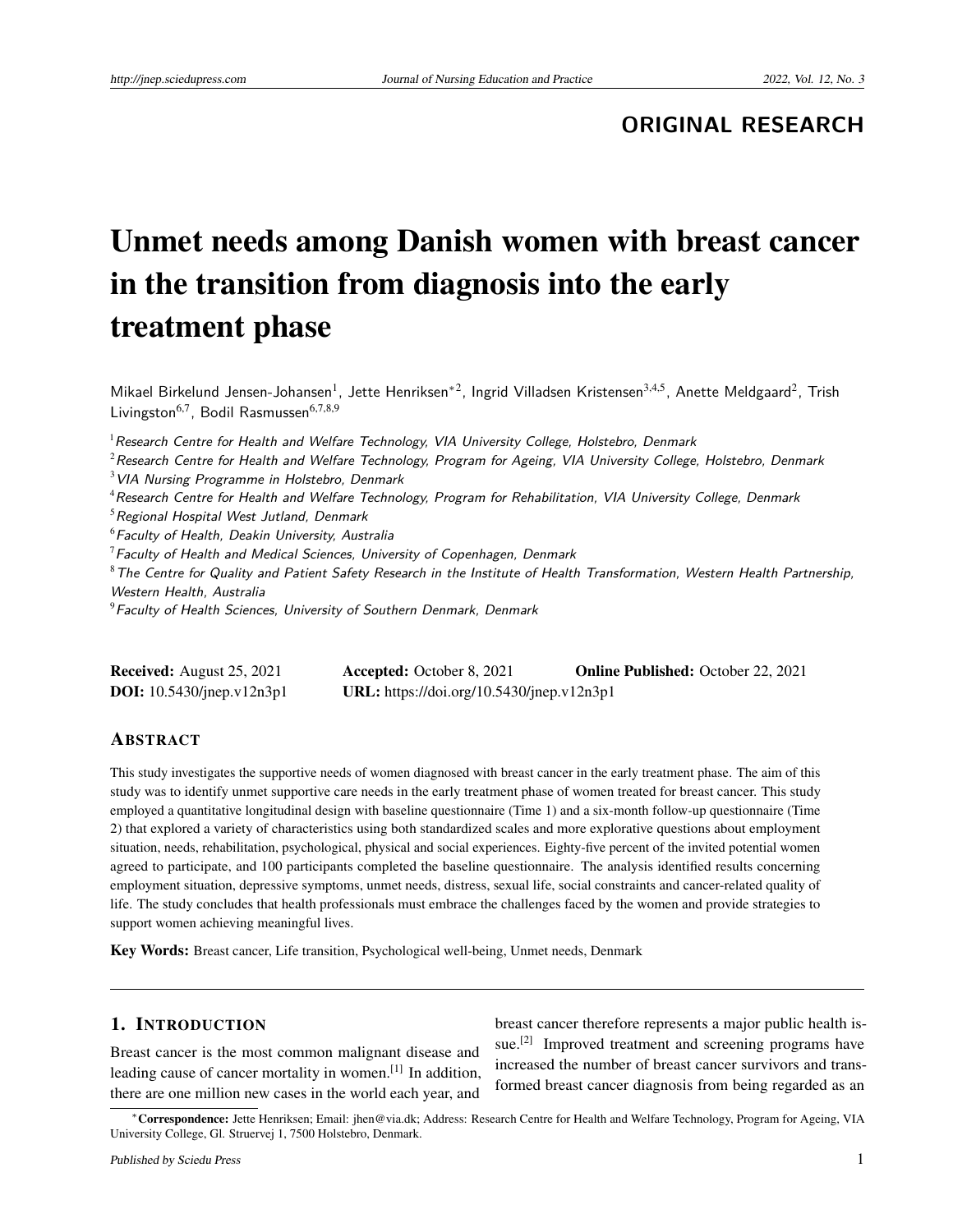acute illness to a more complex and chronic condition with people living longer and experiencing more illness related physical, socially and psychological side effects.<sup>[\[3,](#page-7-2)[4\]](#page-7-3)</sup> The transition from a healthy woman to being diagnosed with breast cancer with a potentially fatal illness can be very stressful. To become a breast cancer survivor with ongoing follow-up consultations, can add stress and may be potentially a disempowering experience and require the women to go through a transition from perceiving herself as a healthy woman to living with a chronic condition.<sup>[\[5\]](#page-7-4)</sup> It has physical, psychological and social implications for the women, who receive a cancer diagnosis and It also add restrictions their daily life such as disruption in social activities and decrease their capacity to plan.<sup>[\[6,](#page-7-5)[7\]](#page-7-6)</sup> The women might also be further restricted by the physical symptoms, such as fatigue, nausea, vomiting, weight gain, hair loss, that the treatment often extracts.[\[6\]](#page-7-5) Emotional distress and lower quality of life among people diagnosed with breast cancer is well estab-lished in the literature<sup>[\[8,](#page-7-7)[9\]](#page-7-8)</sup> and along with higher levels of psychological distress, depression and anxiety.<sup>[\[10,](#page-7-9) [11\]](#page-7-10)</sup> Higher levels of distress, depressive symptoms and decreased quality of life is evident several years after completing treatment and has an impact on woman's return to normal life in several ways,<sup>[\[8,](#page-7-7)[9\]](#page-7-8)</sup> for example, the need for general rehabilitation, income and returning to the work force.<sup>[\[12\]](#page-7-11)</sup> Previous research has investigated the transitional experience and health care needs in people undergoing chemotherapy.[\[5,](#page-7-4) [13\]](#page-7-12) Nevertheless, the current study seeks to identify unmet supportive care needs in the early treatment phase of women treated for breast cancer. Little is known about the unmet physical, physiological and social needs in the very early treatment phase a few weeks after diagnosis.<sup>[\[14,](#page-7-13)[15\]](#page-7-14)</sup> In this early phase the prevalence of different unmet needs could depend on several factors like severity of the cancer, treatment protocols, sociodemographic and comorbidity.

The aim of this study was to identify unmet supportive care needs in the early treatment phase of women treated for breast cancer. The secondary objectives were to investigate differences in supportive needs between groups treated with chemotherapy and radiation-therapy, and to compare levels of unmet needs in the early treatment phase with levels in the post-treatment phase.

# 2. METHODS

This paper presents the second part of a study investigating the transition experience of women with breast cancer. The first part of this study was a qualitative study revealing detailed insights into the psychosocial health care needs in a group of women newly diagnosed with breast cancer during their primary treatment. These results are presented else-

where.<sup>[\[5\]](#page-7-4)</sup> In this paper, only the second part, a quantitative longitudinal part of the study is presented. This part investigates the supportive needs of people diagnosed with breast cancer in the early treatment phase of their condition.

### 2.1 Design

A quantitative longitudinal design with baseline questionnaire (Time 1) and a six-month follow-up questionnaire (Time 2) was used to explore a variety of characteristics using both standardized scales and more explorative questions about employment situation, needs, rehabilitation, psychological, physical and social experiences. All items and scales in the final questionnaire were selected carefully after reviewing the literature in the area of breast cancer survivorship and the results from the first part of our study on transitional experiences.[\[5,](#page-7-4) [16\]](#page-8-0)

### 2.2 Participants

Over a six-month period, 123 Danish women diagnosed with breast cancer, treated with mastectomy or lumpectomy, were assessed for eligibility during their primary treatment period. The inclusion criteria were: age between 25 and 70 years old, able to read and understand the information involved in the research, no previous cancer diagnosis and newly diagnosed with breast cancer. All women lived in a regional area and attended the regional oncology clinic. All women were undergoing either chemo- or radiation treatment.

### 2.3 Data collection

The clinic nurses screened the patient list at the Oncological outpatient Clinic in a Regional Hospital in West Jutland in Denmark, according to the inclusion criteria and provided both written and oral information to the patients about the project. Women who indicated their interest in participating were provided with consent forms and given the baseline questionnaires by the clinic nurses. The questionnaires were completed at the middle of the primary treatment period (at the first of three treatments for chemo patients and in the beginning of the third of five weeks with radiation for the radiation patients).

All women were encouraged to bring the questionnaire package home for consideration before they decided whether to participate or not. The ward nurses received consent forms and the questionnaires at the next treatment and registered all participants and non-participants. Non-responders were reminded and encouraged to bring the questionnaire and consent form at the next treatment. Only ten women required a reminder. The data from the baseline questionnaires were collected from February 2014 through September 2014.

The follow-up questionnaire was mailed by postal service to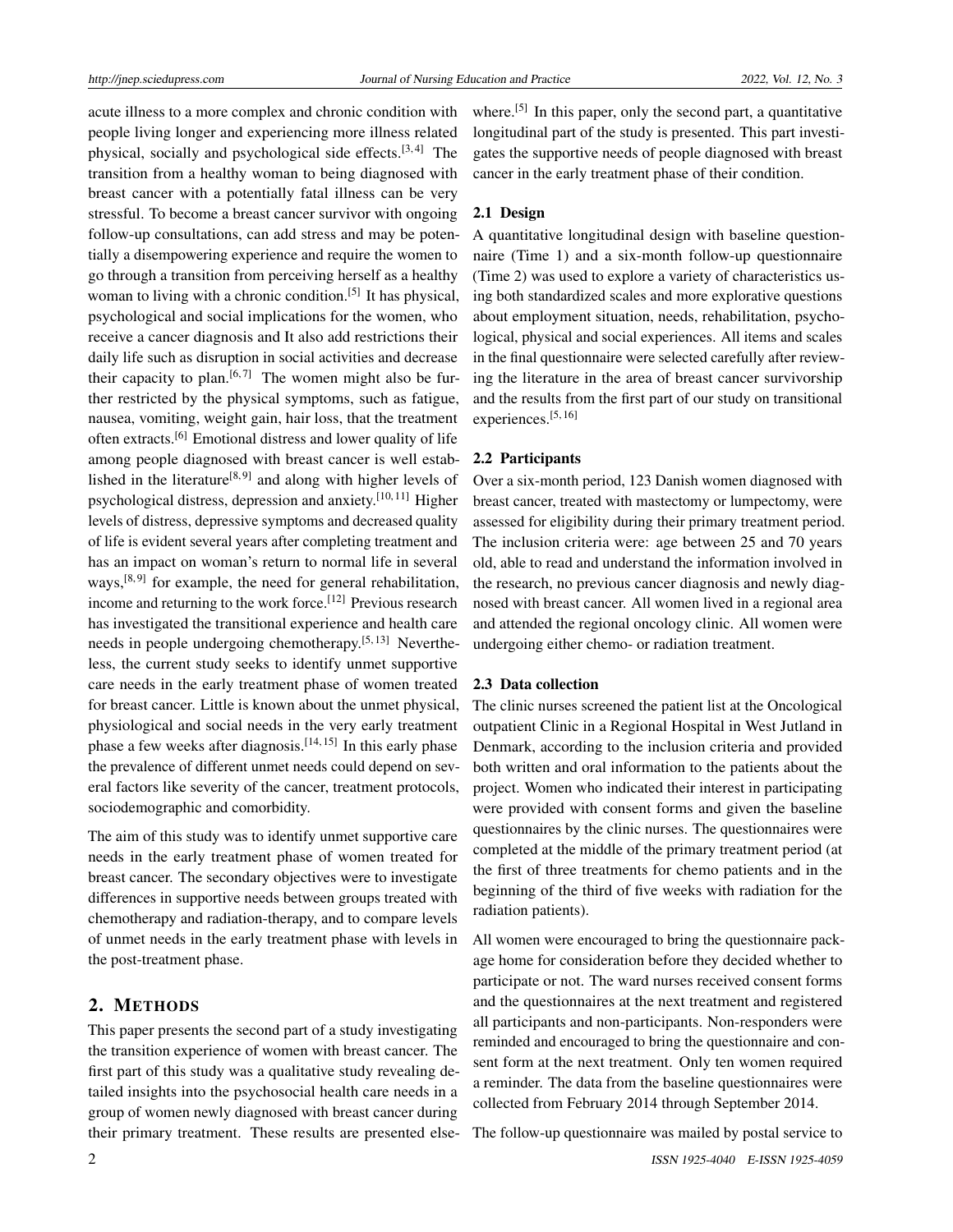the women six months after completing the baseline questionnaire. Non-responders were reminded by postal mail after 4 weeks and again after 8 weeks. The data from the Followup questionnaires were collected from October 2014 through marts 2015.

Questionnaires were produced and scanned electronically (Teleform Software) by a professional staff at The Unit for Psychooncology and Health Psychology, Aarhus University.

### 2.4 Ethical considerations

All data collected were stored according the guidelines of the Danish Data Protection Agency and according to the guide-lines from the National Ethics Committee, Danish laws<sup>[\[17\]](#page-8-1)</sup> and the Helsinki Declaration.<sup>[\[18\]](#page-8-2)</sup> All women received oral and written information about the study before giving written informed consent. Participants were advised of the voluntary nature of the study and their right to withdraw at any time. The women were invited to participate by a nurse in the oncology clinic. The nurse was not directly involved in the care of the potential participants. Hereafter, the women received written and oral information about the study. Furthermore, the women were given time to consider participation in the study after being informed about anonymity, confidentiality and privacy.

### 2.5 Instruments

Demographic information including items concerning socioeconomic status, working hours, marital status, education level, income status and treatment status.

The Supportive Care Needs Survey (SCNS-SF34 with simplified response format) is a brief 34 item instrument for assessing the perceived needs of people diagnosed with cancer. It consists of 34 items from five different domains of needs including Psychological, Health system & Information, Physical & Daily living, Patient care & Support and Sexuality. Among the instruments available to evaluate supportive care needs as applied to cancer, the Supportive Care Needs Survey (SCNS), developed by Girgis and her Australian-based team<sup>[\[19\]](#page-8-3)</sup> appears to reach the optimum level of validity and reliability.[\[20\]](#page-8-4) The short version of 34 items has been validated psychometrically in its original language, and also in Japanese and Chinese.<sup>[\[19,](#page-8-3) [21–](#page-8-5)[26\]](#page-8-6)</sup> The original SCNS-SF34 uses a five point, two-level response scale with two broad categories of need: 'no need' and 'need'. The 'need' category consists of three subcategories: 'low need', 'moderate need' and 'high need'. The 'no need' category consists of two subcategories: 'no need' and 'satisfied'. Patients find this response scale as confusing and difficult to complete.[\[21\]](#page-8-5) Especially the 'no need' subcategories are difficult and patients finds it hard to differentiate between an absence of need and

needs that have already been satisfied. In accordance with Shofield et al. 2012, we used the simplified four-point version without the confusing 'no need': 'satisfied' subcategory in our Danish Translation of the SCNS SF34. The simplified version maintained the same factor structure and is reliable, valid and more acceptable to cancer patients than the original with five-point response scale.<sup>[\[21\]](#page-8-5)</sup>

Depressive symptoms were measured with the short 13-item version of the Beck Depression Inventory  $(BDI-SF)^{[27-29]}$  $(BDI-SF)^{[27-29]}$  $(BDI-SF)^{[27-29]}$ which is one of the most widely used measures of depression. The BDI has been translated into Danish using the translation-back translation method and has been used in studies with Danish patients and volunteers.<sup>[\[30\]](#page-8-9)</sup> The items stem from the BDI-I and only the total score is calculated. It is of the grouped into 'none or minimal' (score 0-4), 'mild' (5-7), 'moderate' (8-15), and 'severe depression' (16+), but with a cut-off point at 9/10 it has been found to include some false positive cases , and with a 13/14 cut-off point to leave some depressive undetected.<sup>[\[31\]](#page-8-10)</sup>

Cancer-related psychological distress was measured with The Impact of Events Scale-Cancer (IES-C).[\[32\]](#page-8-11) The IES-C is a standardized measure of current subjective distress related to a traumatic experience and measures intrusive and avoidance symptoms experienced in the previous 7 days. The items of the IES-C were anchored to the specific stressor of having been diagnosed with breast cancer. The combined score (avoidance + intrusion) provides a total cancer-related distress score. The IES-C total is considered as subclinical 'scores' (0-8), 'mild' (9-25), 'moderate' (26-43) and 'severe'  $(44+)$ .

Health related quality of life was measured with the European Organization for research and Treatment of Cancer Quality of Life Core Questionnaire (EORTC QLQ-C30), developed to assess the quality of life of cancer patients. It has been translated and validated into 49 languages, including Danish,<sup>[\[33\]](#page-8-12)</sup> and is used in more than 3000 studies worldwide. The EORTC- QLQ-C30 includes subscales of Global health status (QoL), five functional scales: physical functioning, role functioning, cognitive functioning, and social functioning, and a number of scales and items covering symptoms, including fatigue, nausea, appetite loss, and insomnia.<sup>[\[34\]](#page-8-13)</sup> The calculated total score of global health status was used as outcome measure in the present study.

The Social Constraints Scale (SCS-C) measures how often the individual perceives the social environment to influence her attempts to talk about a traumatic experience.<sup>[\[35,](#page-8-14)[36\]](#page-8-15)</sup> In this version, the respondent was asked 5 questions about the constraining effect of the social environment on attempts to talk about breast cancer. The five items were repeated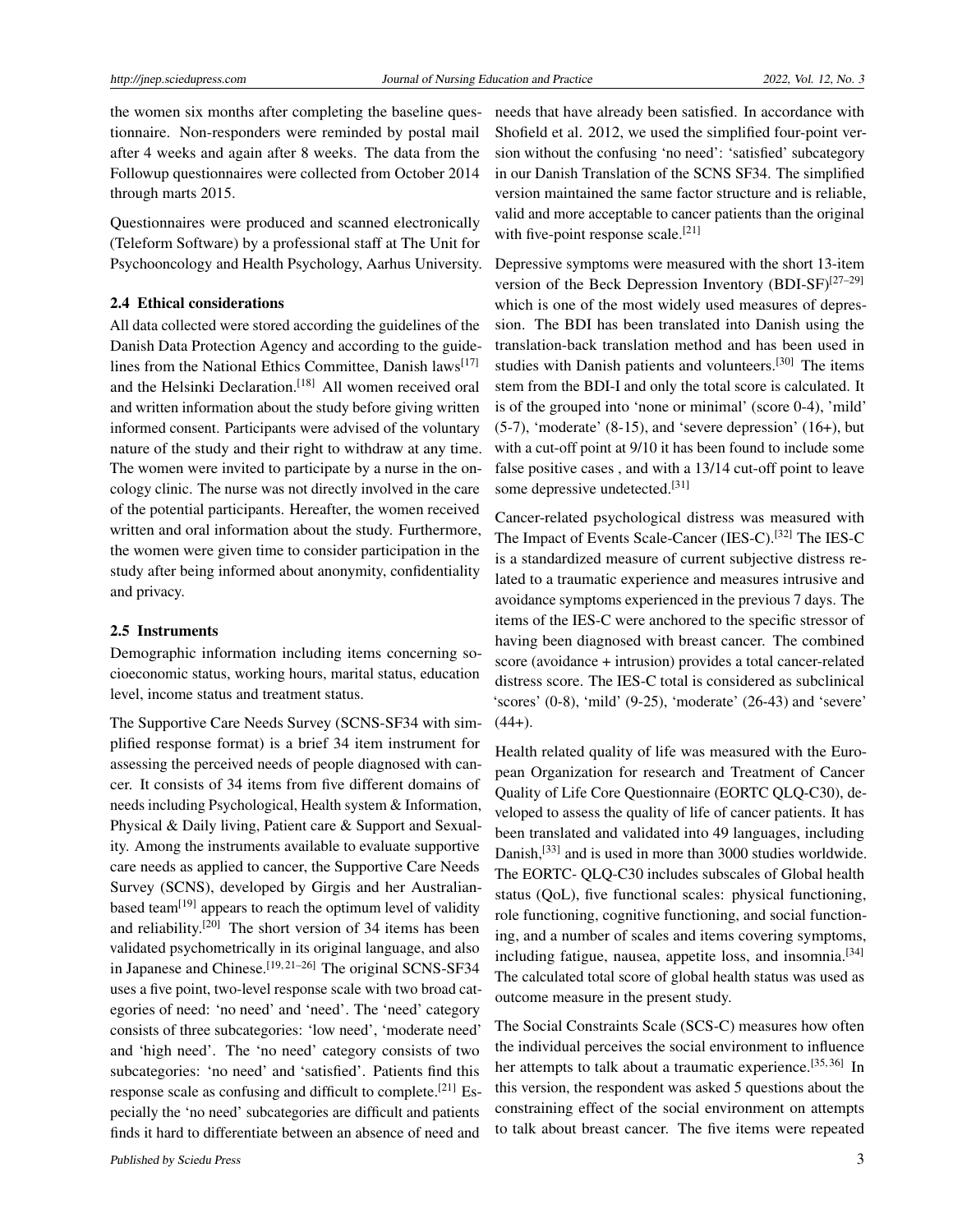twice, once with respect to the 'most important person' (e.g. spouse/partner) and once with respect to 'other people' and a total score was calculated.

Sexual life is a single item question rated on a 3-point likert scale: "How would you describe your sexual life before the operation?" (very satisfactory/somewhat satisfactory/not satisfactory). At Time 1 this question is asked retrospectively, but at Time 2 the question is asked in present tense. The self-rated experience of sexual life satisfaction can be considered as a trustworthy measure of general quality of life, and can often reveal if the informants are overstating their scores in other quality of life measures with no items of sexual satisfaction. Questions about sexuality can however be controversial and are often linked to social taboo which can result in many missing entries in this item.[\[37\]](#page-8-16)



Figure 1. Flow chart

### 2.6 Analyses

A t-test was performed on primary outcomes. Non-normal scales were log-transformed prior to analysis. Subscale totals with more than 50% missing values were coded as missing, and no total score was calculated. If missing values were 50% or less on a subscale, they were substituted with the mean of the remaining filled items on the subscale for each case. This procedure is preferable to procedures such as listwise deletion or scale mean-substitution of scale-score when one or more values are missing.[\[38\]](#page-8-17) Dropouts were assumed not missing at random and were administered with list-wise deletion in all analyses. All analyses were made with IBM SPSS Statistics version 24.

# 3. RESULTS

Eighty-five percent of the invited potential women agreed to participate, and 100 participants completed the baseline questionnaire. Forty-nine women were under treatment with chemotherapy, forty-five with radiation-therapy and four women were treated with both chemo- and radiation-therapy. Hormone treatment is combined with radiation-therapy and 26 out of 28 patients treated with hormones are also treated with radiation and are thus not treated as a separate group in this study. Twelve women dropped out of the study for unknown reasons. The mean age differed between groups, with 66 years in radiation group and 53 years in chemotherapy group. All demographics results are presented in Table 1: Descriptive data.

Only 20% of the participating women were single and more than a third with high education degree (Master level).

### 3.1 Employment situation

More women in the chemotherapy group, compared to the radiation group, had higher level of education and more women in the chemotherapy group were active in the labor market before diagnosis as well as after diagnosis. More women in the radiation group were retired and 22 percent of the women were working full-or part-time after their diagnosis (Time 1), however twice as many (46%) were employed 6 months later (Time 2), and only 13% were on sick leave compared to 33% at Time 1. The mean working hours dropped by half from before diagnosis (retrospective baseline) to after diagnosis (Time 1). At Time 2 the mean working hours were back at the same level as before diagnosis.

### 3.2 Depressive Symptoms (BDI-SF)

A paired-samples t-test was conducted to evaluate the impact of time on participants' scores on the Beck Depression Inventory Short Form (BDI-SF). There was a statistically significant decrease in BDI-SF from Time 1 ( $M = 4,3$ , SD= 3,7) to Time 2 ( $M = 3,2$ ,  $SD = 3,4$ ), t (84) = 2,4),  $p > .05$ (two-tailed). The mean decrease in BDI-SF was 0,64 with a 95% confidence interval ranging from 0,10 to 2,35. The eta squared statistic  $(0.01)$  indicated a small effect size.<sup>[\[39\]](#page-8-18)</sup> Only few women scored mild symptoms of depression and the overall mean showed none or minimal symptoms of depression at both Time 1 and Time 2.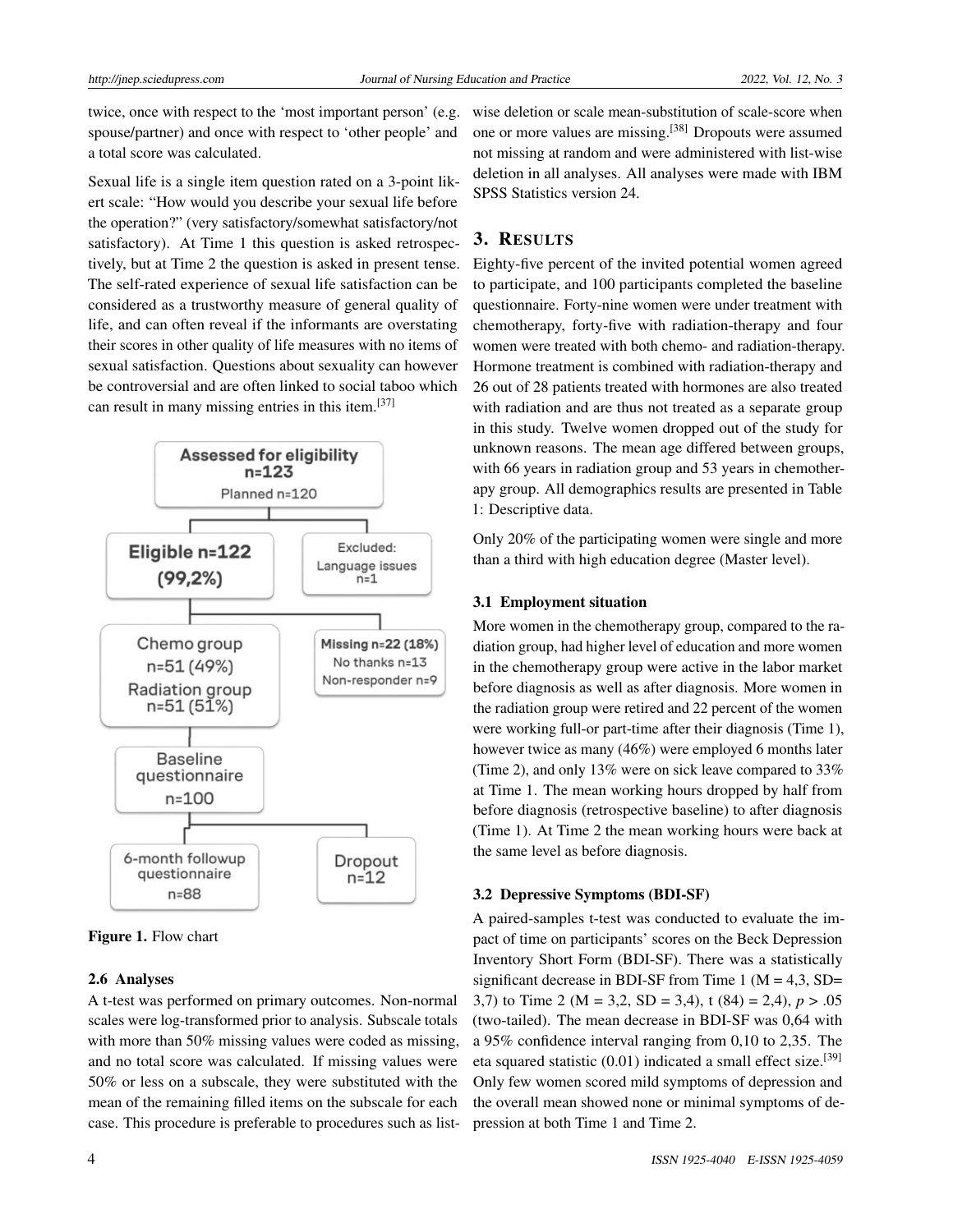# Table 1. Descriptive data, demographic characteristics of participants and selected results

| N(%)<br>N(%)<br>N(%)<br>N(%)<br>Mean (SD)<br>Mean (SD)<br>Mean (SD)<br>Mean (SD)<br>Participants N (%)<br>51<br>49<br>100<br>88<br>Age at study entry, Mean (SD)<br>$66.3(8.5)$ *<br>53.7 (8.9)*<br>59.6 (10.7)<br>Age, non-participants ( $n = 23$ )<br>62.4(8.4)<br>Education, $N$ (%)<br>Lower secondary general (7-10 yrs.)<br>17<br>12<br>29<br>9<br>Vocational school (11-13 yrs.)<br>10<br>18<br>3<br>8<br>Upper secondary school (11-13 yrs.)<br>5<br>21<br>32<br>Tertiary (14 to 17 yrs, < Master Degree)<br>11<br>$\overline{c}$<br>5<br>$\tau$<br>Tertiary ( $\geq 18$ years, $\geq$ Master Degree)<br>$\overline{c}$<br>Other<br>$\mathbf{1}$<br>3<br>$\overline{c}$<br>$\boldsymbol{0}$<br>$\overline{2}$<br>Missing<br>Marital status, N (%)<br>Married or cohabiting<br>31<br>42<br>73<br>67(77%)<br>Single<br>16<br>11<br>27<br>20 (23%)<br>Employment situation before diagnosis, $N$ (%)<br>Self-employed<br>$\boldsymbol{0}$<br>3<br>3<br>8<br>Employee (full time)<br>25<br>33<br>Employee (part time)<br>6<br>10<br>16<br>$\boldsymbol{0}$<br>Unemployed<br>$\mathbf{1}$<br>$\mathbf{1}$<br>Old age or early retirement pension<br>33<br>11<br>44<br>Sick leave (full or part time)<br>0<br>$\mathbf{1}$<br>3<br>$\boldsymbol{0}$<br>$\boldsymbol{0}$<br>$\boldsymbol{0}$<br>Missing<br>Employment situation (present), $N$ (%)<br>$\boldsymbol{0}$<br>Self-employed<br>2<br>2(2%)<br>2(3%)<br>$\,$ 8 $\,$<br>3<br>Employee (full time)<br>11(11%)<br>23 (27%)<br>5<br>Employee (part time)<br>4<br>9(9%)<br>14(16%)<br>Unemployed<br>$\boldsymbol{0}$<br>$\boldsymbol{0}$<br>$0(0\%)$<br>$1(2\%)$<br>Old age or early retirement pension<br>33<br>11<br>44 (44%)<br>36 (41%)<br>5<br>28<br>Sick leave (full or part time)<br>33(33)<br>11(13%)<br>Missing<br>$1(1\%)$<br>$1(2\%)$<br>Weekly working hours before diagnosis, M(SD)<br>24.7(15.5)<br>31.8 (10.9)<br>29.7(12.7)<br>Weekly working hours (present), M(SD)<br>16.3(15.0)<br>14.1(15.6)<br>14.8(15.3)<br>28.5 (15.2)<br>Household income (Dkr./US\$)<br>25<br>8<br>$<$ 300.000 / $<$ 48.000<br>33<br>10<br>19<br>29<br>3-500.000 / 48-79.000<br>6<br>9<br>5-700.000 / 79-111.000<br>15<br>3<br>> 700.000 / > 111.000<br>13<br>16<br>3<br>$\tau$<br>4<br>Missing<br>Type of Surgery, N (%)<br>$\boldsymbol{2}$<br>10<br>12<br>Mastectomy<br>43<br>43<br>86<br>Tumorectomy<br>Missing<br>2<br>0<br>2<br>Treatment Radiotherapy, N (%)<br>45<br>49<br>Radiotherapy<br>4<br>Chemotherapy<br>53<br>53<br>$\overline{c}$<br>28<br>Hormone treatment<br>26<br>SCNS (M / SD)<br>Psychological needs<br>16.5(6.6)<br>17.3(6.1)<br>15.9(5.8)<br>15.8(6.3)<br>Health system and information needs<br>$18.4(9.0)**$<br>24.1 (11.7)<br>21.9(9.9)<br>21.9(10.5)<br>Physical and daily living needs<br>$7.6(3.0)*$<br>$9.9(3.5)*$<br>8.5(3.3)<br>7.8 $(3.3)^{\#}$<br>Patient care and support needs<br>7.2(3.0)<br>7.9(3.2)<br>7.3(3.0)<br>6.8(2.8)<br>Sexuality needs<br>$3.5(1.4)$ *<br>$4.8(2.4)$ *<br>4.3(2.1)<br>4.3(2.1)<br>Depression (BDI)<br>4.3(3.7)<br>$3.2(3.4)$ **<br>Missing<br>3(3%)<br>14 (14%)<br>Impact of Event Scale (IES)<br>16.5(13.6)<br>13.5(13.4)<br>Intrusion subscale<br>7.2(7.5)<br>6.3(6.6)<br>Avoidance subscale<br>9.1(7.5)<br>7.1(7.7)<br>Hyperarousal subscale<br>4.8(5.5)<br>4.1(5.2)<br>Social Constraints Scale (SCS)<br>$16.4(6.7)^{*}$<br>15.4(6.1)<br>Other People subscale<br>7.8(3.1)<br>$8.3(3.2)^{*}$<br>Most important person subscale<br>7.6(3.6)<br>8.0(3.9) |                                 | <b>Radiation T1</b> | Chemo*T1 | <b>Total T1</b> | <b>Total T2</b>    |
|-----------------------------------------------------------------------------------------------------------------------------------------------------------------------------------------------------------------------------------------------------------------------------------------------------------------------------------------------------------------------------------------------------------------------------------------------------------------------------------------------------------------------------------------------------------------------------------------------------------------------------------------------------------------------------------------------------------------------------------------------------------------------------------------------------------------------------------------------------------------------------------------------------------------------------------------------------------------------------------------------------------------------------------------------------------------------------------------------------------------------------------------------------------------------------------------------------------------------------------------------------------------------------------------------------------------------------------------------------------------------------------------------------------------------------------------------------------------------------------------------------------------------------------------------------------------------------------------------------------------------------------------------------------------------------------------------------------------------------------------------------------------------------------------------------------------------------------------------------------------------------------------------------------------------------------------------------------------------------------------------------------------------------------------------------------------------------------------------------------------------------------------------------------------------------------------------------------------------------------------------------------------------------------------------------------------------------------------------------------------------------------------------------------------------------------------------------------------------------------------------------------------------------------------------------------------------------------------------------------------------------------------------------------------------------------------------------------------------------------------------------------------------------------------------------------------------------------------------------------------------------------------------------------------------------------------------------------------------------------------------------------------------------------------------------------------------------------------------------------------------------------------------------------------------------------------------------------------------------------------------------------------------------------------------------------------------------------------------------------------------------------------------------------------------------------------------------------------------------|---------------------------------|---------------------|----------|-----------------|--------------------|
|                                                                                                                                                                                                                                                                                                                                                                                                                                                                                                                                                                                                                                                                                                                                                                                                                                                                                                                                                                                                                                                                                                                                                                                                                                                                                                                                                                                                                                                                                                                                                                                                                                                                                                                                                                                                                                                                                                                                                                                                                                                                                                                                                                                                                                                                                                                                                                                                                                                                                                                                                                                                                                                                                                                                                                                                                                                                                                                                                                                                                                                                                                                                                                                                                                                                                                                                                                                                                                                                             |                                 |                     |          |                 |                    |
|                                                                                                                                                                                                                                                                                                                                                                                                                                                                                                                                                                                                                                                                                                                                                                                                                                                                                                                                                                                                                                                                                                                                                                                                                                                                                                                                                                                                                                                                                                                                                                                                                                                                                                                                                                                                                                                                                                                                                                                                                                                                                                                                                                                                                                                                                                                                                                                                                                                                                                                                                                                                                                                                                                                                                                                                                                                                                                                                                                                                                                                                                                                                                                                                                                                                                                                                                                                                                                                                             |                                 |                     |          |                 |                    |
|                                                                                                                                                                                                                                                                                                                                                                                                                                                                                                                                                                                                                                                                                                                                                                                                                                                                                                                                                                                                                                                                                                                                                                                                                                                                                                                                                                                                                                                                                                                                                                                                                                                                                                                                                                                                                                                                                                                                                                                                                                                                                                                                                                                                                                                                                                                                                                                                                                                                                                                                                                                                                                                                                                                                                                                                                                                                                                                                                                                                                                                                                                                                                                                                                                                                                                                                                                                                                                                                             |                                 |                     |          |                 |                    |
|                                                                                                                                                                                                                                                                                                                                                                                                                                                                                                                                                                                                                                                                                                                                                                                                                                                                                                                                                                                                                                                                                                                                                                                                                                                                                                                                                                                                                                                                                                                                                                                                                                                                                                                                                                                                                                                                                                                                                                                                                                                                                                                                                                                                                                                                                                                                                                                                                                                                                                                                                                                                                                                                                                                                                                                                                                                                                                                                                                                                                                                                                                                                                                                                                                                                                                                                                                                                                                                                             |                                 |                     |          |                 |                    |
|                                                                                                                                                                                                                                                                                                                                                                                                                                                                                                                                                                                                                                                                                                                                                                                                                                                                                                                                                                                                                                                                                                                                                                                                                                                                                                                                                                                                                                                                                                                                                                                                                                                                                                                                                                                                                                                                                                                                                                                                                                                                                                                                                                                                                                                                                                                                                                                                                                                                                                                                                                                                                                                                                                                                                                                                                                                                                                                                                                                                                                                                                                                                                                                                                                                                                                                                                                                                                                                                             |                                 |                     |          |                 |                    |
|                                                                                                                                                                                                                                                                                                                                                                                                                                                                                                                                                                                                                                                                                                                                                                                                                                                                                                                                                                                                                                                                                                                                                                                                                                                                                                                                                                                                                                                                                                                                                                                                                                                                                                                                                                                                                                                                                                                                                                                                                                                                                                                                                                                                                                                                                                                                                                                                                                                                                                                                                                                                                                                                                                                                                                                                                                                                                                                                                                                                                                                                                                                                                                                                                                                                                                                                                                                                                                                                             |                                 |                     |          |                 |                    |
|                                                                                                                                                                                                                                                                                                                                                                                                                                                                                                                                                                                                                                                                                                                                                                                                                                                                                                                                                                                                                                                                                                                                                                                                                                                                                                                                                                                                                                                                                                                                                                                                                                                                                                                                                                                                                                                                                                                                                                                                                                                                                                                                                                                                                                                                                                                                                                                                                                                                                                                                                                                                                                                                                                                                                                                                                                                                                                                                                                                                                                                                                                                                                                                                                                                                                                                                                                                                                                                                             |                                 |                     |          |                 |                    |
|                                                                                                                                                                                                                                                                                                                                                                                                                                                                                                                                                                                                                                                                                                                                                                                                                                                                                                                                                                                                                                                                                                                                                                                                                                                                                                                                                                                                                                                                                                                                                                                                                                                                                                                                                                                                                                                                                                                                                                                                                                                                                                                                                                                                                                                                                                                                                                                                                                                                                                                                                                                                                                                                                                                                                                                                                                                                                                                                                                                                                                                                                                                                                                                                                                                                                                                                                                                                                                                                             |                                 |                     |          |                 |                    |
|                                                                                                                                                                                                                                                                                                                                                                                                                                                                                                                                                                                                                                                                                                                                                                                                                                                                                                                                                                                                                                                                                                                                                                                                                                                                                                                                                                                                                                                                                                                                                                                                                                                                                                                                                                                                                                                                                                                                                                                                                                                                                                                                                                                                                                                                                                                                                                                                                                                                                                                                                                                                                                                                                                                                                                                                                                                                                                                                                                                                                                                                                                                                                                                                                                                                                                                                                                                                                                                                             |                                 |                     |          |                 |                    |
|                                                                                                                                                                                                                                                                                                                                                                                                                                                                                                                                                                                                                                                                                                                                                                                                                                                                                                                                                                                                                                                                                                                                                                                                                                                                                                                                                                                                                                                                                                                                                                                                                                                                                                                                                                                                                                                                                                                                                                                                                                                                                                                                                                                                                                                                                                                                                                                                                                                                                                                                                                                                                                                                                                                                                                                                                                                                                                                                                                                                                                                                                                                                                                                                                                                                                                                                                                                                                                                                             |                                 |                     |          |                 |                    |
|                                                                                                                                                                                                                                                                                                                                                                                                                                                                                                                                                                                                                                                                                                                                                                                                                                                                                                                                                                                                                                                                                                                                                                                                                                                                                                                                                                                                                                                                                                                                                                                                                                                                                                                                                                                                                                                                                                                                                                                                                                                                                                                                                                                                                                                                                                                                                                                                                                                                                                                                                                                                                                                                                                                                                                                                                                                                                                                                                                                                                                                                                                                                                                                                                                                                                                                                                                                                                                                                             |                                 |                     |          |                 |                    |
|                                                                                                                                                                                                                                                                                                                                                                                                                                                                                                                                                                                                                                                                                                                                                                                                                                                                                                                                                                                                                                                                                                                                                                                                                                                                                                                                                                                                                                                                                                                                                                                                                                                                                                                                                                                                                                                                                                                                                                                                                                                                                                                                                                                                                                                                                                                                                                                                                                                                                                                                                                                                                                                                                                                                                                                                                                                                                                                                                                                                                                                                                                                                                                                                                                                                                                                                                                                                                                                                             |                                 |                     |          |                 |                    |
|                                                                                                                                                                                                                                                                                                                                                                                                                                                                                                                                                                                                                                                                                                                                                                                                                                                                                                                                                                                                                                                                                                                                                                                                                                                                                                                                                                                                                                                                                                                                                                                                                                                                                                                                                                                                                                                                                                                                                                                                                                                                                                                                                                                                                                                                                                                                                                                                                                                                                                                                                                                                                                                                                                                                                                                                                                                                                                                                                                                                                                                                                                                                                                                                                                                                                                                                                                                                                                                                             |                                 |                     |          |                 |                    |
|                                                                                                                                                                                                                                                                                                                                                                                                                                                                                                                                                                                                                                                                                                                                                                                                                                                                                                                                                                                                                                                                                                                                                                                                                                                                                                                                                                                                                                                                                                                                                                                                                                                                                                                                                                                                                                                                                                                                                                                                                                                                                                                                                                                                                                                                                                                                                                                                                                                                                                                                                                                                                                                                                                                                                                                                                                                                                                                                                                                                                                                                                                                                                                                                                                                                                                                                                                                                                                                                             |                                 |                     |          |                 |                    |
|                                                                                                                                                                                                                                                                                                                                                                                                                                                                                                                                                                                                                                                                                                                                                                                                                                                                                                                                                                                                                                                                                                                                                                                                                                                                                                                                                                                                                                                                                                                                                                                                                                                                                                                                                                                                                                                                                                                                                                                                                                                                                                                                                                                                                                                                                                                                                                                                                                                                                                                                                                                                                                                                                                                                                                                                                                                                                                                                                                                                                                                                                                                                                                                                                                                                                                                                                                                                                                                                             |                                 |                     |          |                 |                    |
|                                                                                                                                                                                                                                                                                                                                                                                                                                                                                                                                                                                                                                                                                                                                                                                                                                                                                                                                                                                                                                                                                                                                                                                                                                                                                                                                                                                                                                                                                                                                                                                                                                                                                                                                                                                                                                                                                                                                                                                                                                                                                                                                                                                                                                                                                                                                                                                                                                                                                                                                                                                                                                                                                                                                                                                                                                                                                                                                                                                                                                                                                                                                                                                                                                                                                                                                                                                                                                                                             |                                 |                     |          |                 |                    |
|                                                                                                                                                                                                                                                                                                                                                                                                                                                                                                                                                                                                                                                                                                                                                                                                                                                                                                                                                                                                                                                                                                                                                                                                                                                                                                                                                                                                                                                                                                                                                                                                                                                                                                                                                                                                                                                                                                                                                                                                                                                                                                                                                                                                                                                                                                                                                                                                                                                                                                                                                                                                                                                                                                                                                                                                                                                                                                                                                                                                                                                                                                                                                                                                                                                                                                                                                                                                                                                                             |                                 |                     |          |                 |                    |
|                                                                                                                                                                                                                                                                                                                                                                                                                                                                                                                                                                                                                                                                                                                                                                                                                                                                                                                                                                                                                                                                                                                                                                                                                                                                                                                                                                                                                                                                                                                                                                                                                                                                                                                                                                                                                                                                                                                                                                                                                                                                                                                                                                                                                                                                                                                                                                                                                                                                                                                                                                                                                                                                                                                                                                                                                                                                                                                                                                                                                                                                                                                                                                                                                                                                                                                                                                                                                                                                             |                                 |                     |          |                 |                    |
|                                                                                                                                                                                                                                                                                                                                                                                                                                                                                                                                                                                                                                                                                                                                                                                                                                                                                                                                                                                                                                                                                                                                                                                                                                                                                                                                                                                                                                                                                                                                                                                                                                                                                                                                                                                                                                                                                                                                                                                                                                                                                                                                                                                                                                                                                                                                                                                                                                                                                                                                                                                                                                                                                                                                                                                                                                                                                                                                                                                                                                                                                                                                                                                                                                                                                                                                                                                                                                                                             |                                 |                     |          |                 |                    |
|                                                                                                                                                                                                                                                                                                                                                                                                                                                                                                                                                                                                                                                                                                                                                                                                                                                                                                                                                                                                                                                                                                                                                                                                                                                                                                                                                                                                                                                                                                                                                                                                                                                                                                                                                                                                                                                                                                                                                                                                                                                                                                                                                                                                                                                                                                                                                                                                                                                                                                                                                                                                                                                                                                                                                                                                                                                                                                                                                                                                                                                                                                                                                                                                                                                                                                                                                                                                                                                                             |                                 |                     |          |                 |                    |
|                                                                                                                                                                                                                                                                                                                                                                                                                                                                                                                                                                                                                                                                                                                                                                                                                                                                                                                                                                                                                                                                                                                                                                                                                                                                                                                                                                                                                                                                                                                                                                                                                                                                                                                                                                                                                                                                                                                                                                                                                                                                                                                                                                                                                                                                                                                                                                                                                                                                                                                                                                                                                                                                                                                                                                                                                                                                                                                                                                                                                                                                                                                                                                                                                                                                                                                                                                                                                                                                             |                                 |                     |          |                 |                    |
|                                                                                                                                                                                                                                                                                                                                                                                                                                                                                                                                                                                                                                                                                                                                                                                                                                                                                                                                                                                                                                                                                                                                                                                                                                                                                                                                                                                                                                                                                                                                                                                                                                                                                                                                                                                                                                                                                                                                                                                                                                                                                                                                                                                                                                                                                                                                                                                                                                                                                                                                                                                                                                                                                                                                                                                                                                                                                                                                                                                                                                                                                                                                                                                                                                                                                                                                                                                                                                                                             |                                 |                     |          |                 |                    |
|                                                                                                                                                                                                                                                                                                                                                                                                                                                                                                                                                                                                                                                                                                                                                                                                                                                                                                                                                                                                                                                                                                                                                                                                                                                                                                                                                                                                                                                                                                                                                                                                                                                                                                                                                                                                                                                                                                                                                                                                                                                                                                                                                                                                                                                                                                                                                                                                                                                                                                                                                                                                                                                                                                                                                                                                                                                                                                                                                                                                                                                                                                                                                                                                                                                                                                                                                                                                                                                                             |                                 |                     |          |                 |                    |
|                                                                                                                                                                                                                                                                                                                                                                                                                                                                                                                                                                                                                                                                                                                                                                                                                                                                                                                                                                                                                                                                                                                                                                                                                                                                                                                                                                                                                                                                                                                                                                                                                                                                                                                                                                                                                                                                                                                                                                                                                                                                                                                                                                                                                                                                                                                                                                                                                                                                                                                                                                                                                                                                                                                                                                                                                                                                                                                                                                                                                                                                                                                                                                                                                                                                                                                                                                                                                                                                             |                                 |                     |          |                 |                    |
|                                                                                                                                                                                                                                                                                                                                                                                                                                                                                                                                                                                                                                                                                                                                                                                                                                                                                                                                                                                                                                                                                                                                                                                                                                                                                                                                                                                                                                                                                                                                                                                                                                                                                                                                                                                                                                                                                                                                                                                                                                                                                                                                                                                                                                                                                                                                                                                                                                                                                                                                                                                                                                                                                                                                                                                                                                                                                                                                                                                                                                                                                                                                                                                                                                                                                                                                                                                                                                                                             |                                 |                     |          |                 |                    |
|                                                                                                                                                                                                                                                                                                                                                                                                                                                                                                                                                                                                                                                                                                                                                                                                                                                                                                                                                                                                                                                                                                                                                                                                                                                                                                                                                                                                                                                                                                                                                                                                                                                                                                                                                                                                                                                                                                                                                                                                                                                                                                                                                                                                                                                                                                                                                                                                                                                                                                                                                                                                                                                                                                                                                                                                                                                                                                                                                                                                                                                                                                                                                                                                                                                                                                                                                                                                                                                                             |                                 |                     |          |                 |                    |
|                                                                                                                                                                                                                                                                                                                                                                                                                                                                                                                                                                                                                                                                                                                                                                                                                                                                                                                                                                                                                                                                                                                                                                                                                                                                                                                                                                                                                                                                                                                                                                                                                                                                                                                                                                                                                                                                                                                                                                                                                                                                                                                                                                                                                                                                                                                                                                                                                                                                                                                                                                                                                                                                                                                                                                                                                                                                                                                                                                                                                                                                                                                                                                                                                                                                                                                                                                                                                                                                             |                                 |                     |          |                 |                    |
|                                                                                                                                                                                                                                                                                                                                                                                                                                                                                                                                                                                                                                                                                                                                                                                                                                                                                                                                                                                                                                                                                                                                                                                                                                                                                                                                                                                                                                                                                                                                                                                                                                                                                                                                                                                                                                                                                                                                                                                                                                                                                                                                                                                                                                                                                                                                                                                                                                                                                                                                                                                                                                                                                                                                                                                                                                                                                                                                                                                                                                                                                                                                                                                                                                                                                                                                                                                                                                                                             |                                 |                     |          |                 |                    |
|                                                                                                                                                                                                                                                                                                                                                                                                                                                                                                                                                                                                                                                                                                                                                                                                                                                                                                                                                                                                                                                                                                                                                                                                                                                                                                                                                                                                                                                                                                                                                                                                                                                                                                                                                                                                                                                                                                                                                                                                                                                                                                                                                                                                                                                                                                                                                                                                                                                                                                                                                                                                                                                                                                                                                                                                                                                                                                                                                                                                                                                                                                                                                                                                                                                                                                                                                                                                                                                                             |                                 |                     |          |                 |                    |
|                                                                                                                                                                                                                                                                                                                                                                                                                                                                                                                                                                                                                                                                                                                                                                                                                                                                                                                                                                                                                                                                                                                                                                                                                                                                                                                                                                                                                                                                                                                                                                                                                                                                                                                                                                                                                                                                                                                                                                                                                                                                                                                                                                                                                                                                                                                                                                                                                                                                                                                                                                                                                                                                                                                                                                                                                                                                                                                                                                                                                                                                                                                                                                                                                                                                                                                                                                                                                                                                             |                                 |                     |          |                 |                    |
|                                                                                                                                                                                                                                                                                                                                                                                                                                                                                                                                                                                                                                                                                                                                                                                                                                                                                                                                                                                                                                                                                                                                                                                                                                                                                                                                                                                                                                                                                                                                                                                                                                                                                                                                                                                                                                                                                                                                                                                                                                                                                                                                                                                                                                                                                                                                                                                                                                                                                                                                                                                                                                                                                                                                                                                                                                                                                                                                                                                                                                                                                                                                                                                                                                                                                                                                                                                                                                                                             |                                 |                     |          |                 |                    |
|                                                                                                                                                                                                                                                                                                                                                                                                                                                                                                                                                                                                                                                                                                                                                                                                                                                                                                                                                                                                                                                                                                                                                                                                                                                                                                                                                                                                                                                                                                                                                                                                                                                                                                                                                                                                                                                                                                                                                                                                                                                                                                                                                                                                                                                                                                                                                                                                                                                                                                                                                                                                                                                                                                                                                                                                                                                                                                                                                                                                                                                                                                                                                                                                                                                                                                                                                                                                                                                                             |                                 |                     |          |                 |                    |
|                                                                                                                                                                                                                                                                                                                                                                                                                                                                                                                                                                                                                                                                                                                                                                                                                                                                                                                                                                                                                                                                                                                                                                                                                                                                                                                                                                                                                                                                                                                                                                                                                                                                                                                                                                                                                                                                                                                                                                                                                                                                                                                                                                                                                                                                                                                                                                                                                                                                                                                                                                                                                                                                                                                                                                                                                                                                                                                                                                                                                                                                                                                                                                                                                                                                                                                                                                                                                                                                             |                                 |                     |          |                 |                    |
|                                                                                                                                                                                                                                                                                                                                                                                                                                                                                                                                                                                                                                                                                                                                                                                                                                                                                                                                                                                                                                                                                                                                                                                                                                                                                                                                                                                                                                                                                                                                                                                                                                                                                                                                                                                                                                                                                                                                                                                                                                                                                                                                                                                                                                                                                                                                                                                                                                                                                                                                                                                                                                                                                                                                                                                                                                                                                                                                                                                                                                                                                                                                                                                                                                                                                                                                                                                                                                                                             |                                 |                     |          |                 |                    |
|                                                                                                                                                                                                                                                                                                                                                                                                                                                                                                                                                                                                                                                                                                                                                                                                                                                                                                                                                                                                                                                                                                                                                                                                                                                                                                                                                                                                                                                                                                                                                                                                                                                                                                                                                                                                                                                                                                                                                                                                                                                                                                                                                                                                                                                                                                                                                                                                                                                                                                                                                                                                                                                                                                                                                                                                                                                                                                                                                                                                                                                                                                                                                                                                                                                                                                                                                                                                                                                                             |                                 |                     |          |                 |                    |
|                                                                                                                                                                                                                                                                                                                                                                                                                                                                                                                                                                                                                                                                                                                                                                                                                                                                                                                                                                                                                                                                                                                                                                                                                                                                                                                                                                                                                                                                                                                                                                                                                                                                                                                                                                                                                                                                                                                                                                                                                                                                                                                                                                                                                                                                                                                                                                                                                                                                                                                                                                                                                                                                                                                                                                                                                                                                                                                                                                                                                                                                                                                                                                                                                                                                                                                                                                                                                                                                             |                                 |                     |          |                 |                    |
|                                                                                                                                                                                                                                                                                                                                                                                                                                                                                                                                                                                                                                                                                                                                                                                                                                                                                                                                                                                                                                                                                                                                                                                                                                                                                                                                                                                                                                                                                                                                                                                                                                                                                                                                                                                                                                                                                                                                                                                                                                                                                                                                                                                                                                                                                                                                                                                                                                                                                                                                                                                                                                                                                                                                                                                                                                                                                                                                                                                                                                                                                                                                                                                                                                                                                                                                                                                                                                                                             |                                 |                     |          |                 |                    |
|                                                                                                                                                                                                                                                                                                                                                                                                                                                                                                                                                                                                                                                                                                                                                                                                                                                                                                                                                                                                                                                                                                                                                                                                                                                                                                                                                                                                                                                                                                                                                                                                                                                                                                                                                                                                                                                                                                                                                                                                                                                                                                                                                                                                                                                                                                                                                                                                                                                                                                                                                                                                                                                                                                                                                                                                                                                                                                                                                                                                                                                                                                                                                                                                                                                                                                                                                                                                                                                                             |                                 |                     |          |                 |                    |
|                                                                                                                                                                                                                                                                                                                                                                                                                                                                                                                                                                                                                                                                                                                                                                                                                                                                                                                                                                                                                                                                                                                                                                                                                                                                                                                                                                                                                                                                                                                                                                                                                                                                                                                                                                                                                                                                                                                                                                                                                                                                                                                                                                                                                                                                                                                                                                                                                                                                                                                                                                                                                                                                                                                                                                                                                                                                                                                                                                                                                                                                                                                                                                                                                                                                                                                                                                                                                                                                             |                                 |                     |          |                 |                    |
|                                                                                                                                                                                                                                                                                                                                                                                                                                                                                                                                                                                                                                                                                                                                                                                                                                                                                                                                                                                                                                                                                                                                                                                                                                                                                                                                                                                                                                                                                                                                                                                                                                                                                                                                                                                                                                                                                                                                                                                                                                                                                                                                                                                                                                                                                                                                                                                                                                                                                                                                                                                                                                                                                                                                                                                                                                                                                                                                                                                                                                                                                                                                                                                                                                                                                                                                                                                                                                                                             |                                 |                     |          |                 |                    |
|                                                                                                                                                                                                                                                                                                                                                                                                                                                                                                                                                                                                                                                                                                                                                                                                                                                                                                                                                                                                                                                                                                                                                                                                                                                                                                                                                                                                                                                                                                                                                                                                                                                                                                                                                                                                                                                                                                                                                                                                                                                                                                                                                                                                                                                                                                                                                                                                                                                                                                                                                                                                                                                                                                                                                                                                                                                                                                                                                                                                                                                                                                                                                                                                                                                                                                                                                                                                                                                                             |                                 |                     |          |                 |                    |
|                                                                                                                                                                                                                                                                                                                                                                                                                                                                                                                                                                                                                                                                                                                                                                                                                                                                                                                                                                                                                                                                                                                                                                                                                                                                                                                                                                                                                                                                                                                                                                                                                                                                                                                                                                                                                                                                                                                                                                                                                                                                                                                                                                                                                                                                                                                                                                                                                                                                                                                                                                                                                                                                                                                                                                                                                                                                                                                                                                                                                                                                                                                                                                                                                                                                                                                                                                                                                                                                             |                                 |                     |          |                 |                    |
|                                                                                                                                                                                                                                                                                                                                                                                                                                                                                                                                                                                                                                                                                                                                                                                                                                                                                                                                                                                                                                                                                                                                                                                                                                                                                                                                                                                                                                                                                                                                                                                                                                                                                                                                                                                                                                                                                                                                                                                                                                                                                                                                                                                                                                                                                                                                                                                                                                                                                                                                                                                                                                                                                                                                                                                                                                                                                                                                                                                                                                                                                                                                                                                                                                                                                                                                                                                                                                                                             |                                 |                     |          |                 |                    |
|                                                                                                                                                                                                                                                                                                                                                                                                                                                                                                                                                                                                                                                                                                                                                                                                                                                                                                                                                                                                                                                                                                                                                                                                                                                                                                                                                                                                                                                                                                                                                                                                                                                                                                                                                                                                                                                                                                                                                                                                                                                                                                                                                                                                                                                                                                                                                                                                                                                                                                                                                                                                                                                                                                                                                                                                                                                                                                                                                                                                                                                                                                                                                                                                                                                                                                                                                                                                                                                                             |                                 |                     |          |                 |                    |
|                                                                                                                                                                                                                                                                                                                                                                                                                                                                                                                                                                                                                                                                                                                                                                                                                                                                                                                                                                                                                                                                                                                                                                                                                                                                                                                                                                                                                                                                                                                                                                                                                                                                                                                                                                                                                                                                                                                                                                                                                                                                                                                                                                                                                                                                                                                                                                                                                                                                                                                                                                                                                                                                                                                                                                                                                                                                                                                                                                                                                                                                                                                                                                                                                                                                                                                                                                                                                                                                             |                                 |                     |          |                 |                    |
|                                                                                                                                                                                                                                                                                                                                                                                                                                                                                                                                                                                                                                                                                                                                                                                                                                                                                                                                                                                                                                                                                                                                                                                                                                                                                                                                                                                                                                                                                                                                                                                                                                                                                                                                                                                                                                                                                                                                                                                                                                                                                                                                                                                                                                                                                                                                                                                                                                                                                                                                                                                                                                                                                                                                                                                                                                                                                                                                                                                                                                                                                                                                                                                                                                                                                                                                                                                                                                                                             |                                 |                     |          |                 |                    |
|                                                                                                                                                                                                                                                                                                                                                                                                                                                                                                                                                                                                                                                                                                                                                                                                                                                                                                                                                                                                                                                                                                                                                                                                                                                                                                                                                                                                                                                                                                                                                                                                                                                                                                                                                                                                                                                                                                                                                                                                                                                                                                                                                                                                                                                                                                                                                                                                                                                                                                                                                                                                                                                                                                                                                                                                                                                                                                                                                                                                                                                                                                                                                                                                                                                                                                                                                                                                                                                                             |                                 |                     |          |                 |                    |
|                                                                                                                                                                                                                                                                                                                                                                                                                                                                                                                                                                                                                                                                                                                                                                                                                                                                                                                                                                                                                                                                                                                                                                                                                                                                                                                                                                                                                                                                                                                                                                                                                                                                                                                                                                                                                                                                                                                                                                                                                                                                                                                                                                                                                                                                                                                                                                                                                                                                                                                                                                                                                                                                                                                                                                                                                                                                                                                                                                                                                                                                                                                                                                                                                                                                                                                                                                                                                                                                             |                                 |                     |          |                 |                    |
|                                                                                                                                                                                                                                                                                                                                                                                                                                                                                                                                                                                                                                                                                                                                                                                                                                                                                                                                                                                                                                                                                                                                                                                                                                                                                                                                                                                                                                                                                                                                                                                                                                                                                                                                                                                                                                                                                                                                                                                                                                                                                                                                                                                                                                                                                                                                                                                                                                                                                                                                                                                                                                                                                                                                                                                                                                                                                                                                                                                                                                                                                                                                                                                                                                                                                                                                                                                                                                                                             |                                 |                     |          |                 |                    |
|                                                                                                                                                                                                                                                                                                                                                                                                                                                                                                                                                                                                                                                                                                                                                                                                                                                                                                                                                                                                                                                                                                                                                                                                                                                                                                                                                                                                                                                                                                                                                                                                                                                                                                                                                                                                                                                                                                                                                                                                                                                                                                                                                                                                                                                                                                                                                                                                                                                                                                                                                                                                                                                                                                                                                                                                                                                                                                                                                                                                                                                                                                                                                                                                                                                                                                                                                                                                                                                                             |                                 |                     |          |                 |                    |
|                                                                                                                                                                                                                                                                                                                                                                                                                                                                                                                                                                                                                                                                                                                                                                                                                                                                                                                                                                                                                                                                                                                                                                                                                                                                                                                                                                                                                                                                                                                                                                                                                                                                                                                                                                                                                                                                                                                                                                                                                                                                                                                                                                                                                                                                                                                                                                                                                                                                                                                                                                                                                                                                                                                                                                                                                                                                                                                                                                                                                                                                                                                                                                                                                                                                                                                                                                                                                                                                             |                                 |                     |          |                 |                    |
|                                                                                                                                                                                                                                                                                                                                                                                                                                                                                                                                                                                                                                                                                                                                                                                                                                                                                                                                                                                                                                                                                                                                                                                                                                                                                                                                                                                                                                                                                                                                                                                                                                                                                                                                                                                                                                                                                                                                                                                                                                                                                                                                                                                                                                                                                                                                                                                                                                                                                                                                                                                                                                                                                                                                                                                                                                                                                                                                                                                                                                                                                                                                                                                                                                                                                                                                                                                                                                                                             |                                 |                     |          |                 |                    |
|                                                                                                                                                                                                                                                                                                                                                                                                                                                                                                                                                                                                                                                                                                                                                                                                                                                                                                                                                                                                                                                                                                                                                                                                                                                                                                                                                                                                                                                                                                                                                                                                                                                                                                                                                                                                                                                                                                                                                                                                                                                                                                                                                                                                                                                                                                                                                                                                                                                                                                                                                                                                                                                                                                                                                                                                                                                                                                                                                                                                                                                                                                                                                                                                                                                                                                                                                                                                                                                                             |                                 |                     |          |                 |                    |
|                                                                                                                                                                                                                                                                                                                                                                                                                                                                                                                                                                                                                                                                                                                                                                                                                                                                                                                                                                                                                                                                                                                                                                                                                                                                                                                                                                                                                                                                                                                                                                                                                                                                                                                                                                                                                                                                                                                                                                                                                                                                                                                                                                                                                                                                                                                                                                                                                                                                                                                                                                                                                                                                                                                                                                                                                                                                                                                                                                                                                                                                                                                                                                                                                                                                                                                                                                                                                                                                             |                                 |                     |          |                 |                    |
|                                                                                                                                                                                                                                                                                                                                                                                                                                                                                                                                                                                                                                                                                                                                                                                                                                                                                                                                                                                                                                                                                                                                                                                                                                                                                                                                                                                                                                                                                                                                                                                                                                                                                                                                                                                                                                                                                                                                                                                                                                                                                                                                                                                                                                                                                                                                                                                                                                                                                                                                                                                                                                                                                                                                                                                                                                                                                                                                                                                                                                                                                                                                                                                                                                                                                                                                                                                                                                                                             |                                 |                     |          |                 |                    |
|                                                                                                                                                                                                                                                                                                                                                                                                                                                                                                                                                                                                                                                                                                                                                                                                                                                                                                                                                                                                                                                                                                                                                                                                                                                                                                                                                                                                                                                                                                                                                                                                                                                                                                                                                                                                                                                                                                                                                                                                                                                                                                                                                                                                                                                                                                                                                                                                                                                                                                                                                                                                                                                                                                                                                                                                                                                                                                                                                                                                                                                                                                                                                                                                                                                                                                                                                                                                                                                                             |                                 |                     |          |                 |                    |
|                                                                                                                                                                                                                                                                                                                                                                                                                                                                                                                                                                                                                                                                                                                                                                                                                                                                                                                                                                                                                                                                                                                                                                                                                                                                                                                                                                                                                                                                                                                                                                                                                                                                                                                                                                                                                                                                                                                                                                                                                                                                                                                                                                                                                                                                                                                                                                                                                                                                                                                                                                                                                                                                                                                                                                                                                                                                                                                                                                                                                                                                                                                                                                                                                                                                                                                                                                                                                                                                             |                                 |                     |          |                 |                    |
|                                                                                                                                                                                                                                                                                                                                                                                                                                                                                                                                                                                                                                                                                                                                                                                                                                                                                                                                                                                                                                                                                                                                                                                                                                                                                                                                                                                                                                                                                                                                                                                                                                                                                                                                                                                                                                                                                                                                                                                                                                                                                                                                                                                                                                                                                                                                                                                                                                                                                                                                                                                                                                                                                                                                                                                                                                                                                                                                                                                                                                                                                                                                                                                                                                                                                                                                                                                                                                                                             |                                 |                     |          |                 |                    |
|                                                                                                                                                                                                                                                                                                                                                                                                                                                                                                                                                                                                                                                                                                                                                                                                                                                                                                                                                                                                                                                                                                                                                                                                                                                                                                                                                                                                                                                                                                                                                                                                                                                                                                                                                                                                                                                                                                                                                                                                                                                                                                                                                                                                                                                                                                                                                                                                                                                                                                                                                                                                                                                                                                                                                                                                                                                                                                                                                                                                                                                                                                                                                                                                                                                                                                                                                                                                                                                                             |                                 |                     |          |                 |                    |
|                                                                                                                                                                                                                                                                                                                                                                                                                                                                                                                                                                                                                                                                                                                                                                                                                                                                                                                                                                                                                                                                                                                                                                                                                                                                                                                                                                                                                                                                                                                                                                                                                                                                                                                                                                                                                                                                                                                                                                                                                                                                                                                                                                                                                                                                                                                                                                                                                                                                                                                                                                                                                                                                                                                                                                                                                                                                                                                                                                                                                                                                                                                                                                                                                                                                                                                                                                                                                                                                             |                                 |                     |          |                 |                    |
|                                                                                                                                                                                                                                                                                                                                                                                                                                                                                                                                                                                                                                                                                                                                                                                                                                                                                                                                                                                                                                                                                                                                                                                                                                                                                                                                                                                                                                                                                                                                                                                                                                                                                                                                                                                                                                                                                                                                                                                                                                                                                                                                                                                                                                                                                                                                                                                                                                                                                                                                                                                                                                                                                                                                                                                                                                                                                                                                                                                                                                                                                                                                                                                                                                                                                                                                                                                                                                                                             |                                 |                     |          |                 |                    |
|                                                                                                                                                                                                                                                                                                                                                                                                                                                                                                                                                                                                                                                                                                                                                                                                                                                                                                                                                                                                                                                                                                                                                                                                                                                                                                                                                                                                                                                                                                                                                                                                                                                                                                                                                                                                                                                                                                                                                                                                                                                                                                                                                                                                                                                                                                                                                                                                                                                                                                                                                                                                                                                                                                                                                                                                                                                                                                                                                                                                                                                                                                                                                                                                                                                                                                                                                                                                                                                                             | Quality of Life (EORTC-QLQ-C30) |                     |          | 69.6(20.6)      | 73.5 $(19.2)^{\#}$ |

※ Participants treated with both cancer and radiation (n = 4) were included in this category. \*Statistical significant (*p* < .05) difference between groups (radiotherapy/chemotherapy). Independent samples *t*-test (2-tailed). \*\*Statistical significant (*p* < .05) difference from T1 to T2. Paired-samples *t*-test (2-tailed).# Statistical trend (*p* < .1) difference from T1 to T2. Paired-samples *t*-test (2-tailed).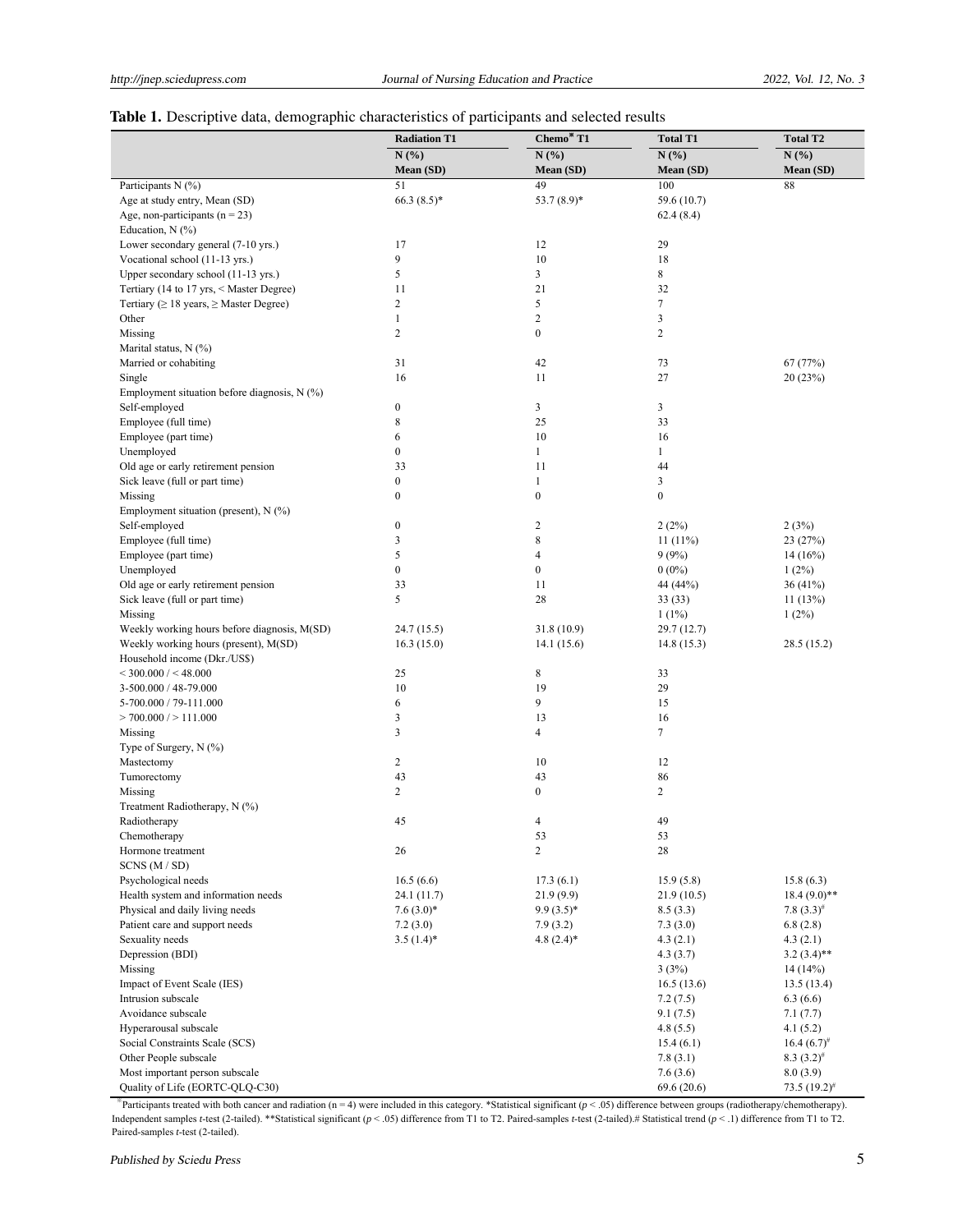# 3.3 Unmet needs

The subscales of the SCNS revealed good reliability (Cronbach's alpha: .79 - .96) and the summated scores were skewed and consequently log-transformed. An independent samples *t*-test were conducted to compare the need scores for radiotherapy-group (R-group) and the chemotherapy group (C-group).

There was a significant difference between the Chemo-group and Radiation-group on physical and daily living needs [t(93)  $=$  -3,24,  $p = .002$ ] and sexuality needs  $[t(90) = -3.36, p =$ .001], but the magnitude of the differences in the means were small (eta squared =  $0.10 \& 0.11$ ).<sup>[\[39\]](#page-8-18)</sup> After correction for age, only physical and daily living needs remained as a statistically significant difference between the two groups over time, indicating that the Chemo-group remained with a higher degree of need than the Radiation-group regarding physical and daily living needs.

When collapsing the Radiation-group and the Chemo-group, to run a paired-samples t-test to evaluate the impact of time on participants' scores on the SCNS, we found a statistically significant decrease in health system and information needs from Time 1 (M = 21.9, SD = 10.5) to Time 2 (M = 18.4, SD = 9.0), t (84) = 3.36),  $p < .05$  (two-tailed). The mean decrease was 3.5 with a 95% confidence interval ranging from 1.41 to 5.51. The eta squared statistic (0.03) indicated a small effect size.[\[39\]](#page-8-18) None of the other subscales revealed any statistically significant change over time, however the physical and daily living needs revealed a statistically trend indicating a very small decrease over time (see Table 1).

| <b>SCNS</b> sub scales              | No needs | Low to moderate need | Moderate need or more |  |
|-------------------------------------|----------|----------------------|-----------------------|--|
|                                     | N(%)     | N(%                  | N(%                   |  |
| No needs reported on any items      | 7(8)     |                      |                       |  |
| Psychological needs                 | 17(18)   | 31(32)               | 3(3)                  |  |
| Health system and information needs | 17(18)   | 19(20)               | 27(28)                |  |
| Physical and daily living needs     | 25(26)   | 32(33)               | 8(9)                  |  |
| Patient care and support needs      | 34(35)   | 13 (14)              | 6(7)                  |  |
| Sexuality needs                     | 64 (66)  | 12(13)               | 7(8)                  |  |

### **Table 2.** SCNS subscales  $(N = 98)$  at Time 1

Only 8% of the women reported no unmet needs at time 1 (see Table 2) compared to 12% of the women at time 2 (data not shown) which indicates that almost all women in the early treatment phase experienced some needs unmet.

# 3.4 Distress (IES)

A paired-samples t-test was conducted to evaluate the impact of time on participants' scores on the Impact of Events Scale (IES). There was no statistically significant decrease in total IES from Time 1 ( $M = 16,5$ , SD= 13,6) to Time 2 ( $M = 13.5$ , SD = 13.4),  $t(83) = 0.92$ ,  $p = .36$  (two-tailed). The mean decrease in IES was 0,99 with a 95% confidence interval ranging from -1,17 to 3,15. None of the three subscales Intrusion, Avoidance or Hyperarousal revealed any statistically significant decrease (see Table 1). The overall mean reveals mild distress symptoms at both Time 1 and Time 2 and only a few women with moderate distress symptoms.

# 3.5 Social Constraints (SCS)

A paired-samples t-test was conducted to evaluate the impact of time on participants' scores on the Social Constraint Scale (SCS). There was a statistically non-significant trend indication an increase in total SCS from Time 1 ( $M = 15,2$ , SD=

5,8) to Time 2 (M = 16,4, SD = 6,7), t (84) = -1,86),  $p = 0.07$ (two-tailed). The mean decrease in SCS was -1,13 with a 95% confidence interval ranging from -2,33 to 0,08. The eta squared statistic  $(0,01)$  indicated a small effect size.<sup>[\[39\]](#page-8-18)</sup> This trend was also found in the subscale 'Other People', but not in the subscale 'Most important person' (see Table 1).

# 3.6 Cancer-related Quality of Life (EORTC QLQ-C30)

A paired-samples t-test was conducted to evaluate the impact of time on participants' scores on the Quality of life scale (EORTC QLQ-C30). There was a statistically nonsignificant trend indicating an increase in total QoL from Time 1 ( $M = 68.4$ ,  $SD = 21.0$ ) to Time 2 ( $M = 73.5$ , SD  $= 19.2$ ), t (84) = -1.798),  $p = .08$  (two-tailed). The mean increase in QLQ was -3,92 with a 95% confidence interval ranging from  $-8,26$  to 0,41. The eta squared statistic  $(0,01)$ indicated a small effect size<sup>[\[39\]](#page-8-18)</sup> (see Table 1). The overall mean score is considered within the normal range, compared to the general Danish population.<sup>[\[40,](#page-8-19) [41\]](#page-8-20)</sup>

# 3.7 Sexual Life

A paired-samples t-test was conducted to evaluate the impact of time on participants' level of sexual life satisfaction.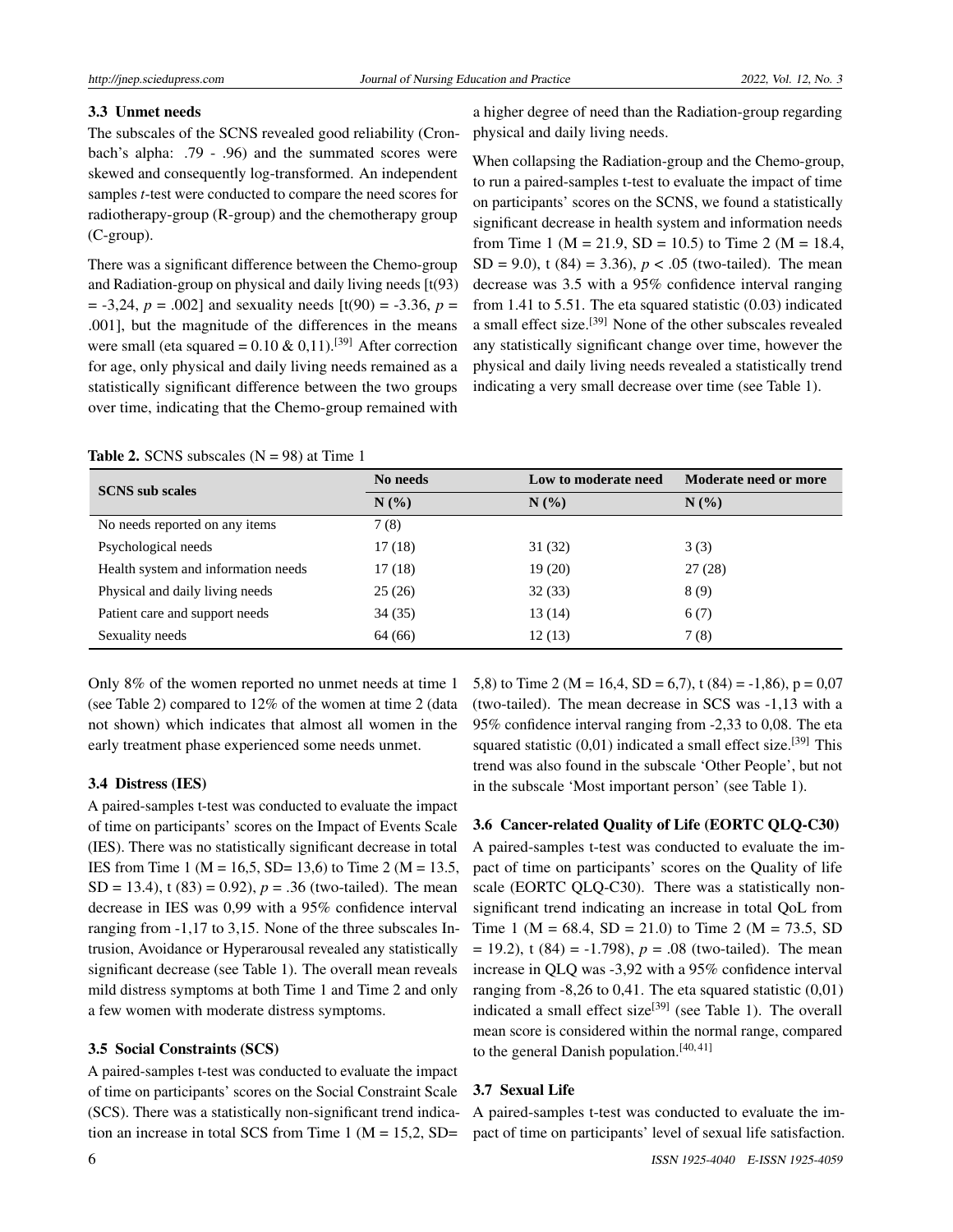There was a statistically significant decrease from Time 1  $(M = 2,38$  SD= 0,7) to Time 2 (M = 1,8 SD = 0,7), t (44) = 5,83),  $p = .00$  (two-tailed). The mean decrease was 0.62 with a 95% confidence interval ranging from 0,11 to 0,84. The eta squared statistic  $(0,38)$  indicated a large effect size,<sup>[\[39\]](#page-8-18)</sup> indicating a significant decrease in satisfaction with sexual life six month post-surgery.

# 4. DISCUSSION

To our knowledge, this is the first study to investigate unmet needs in the very earliest treatment phase among Danish women with breast cancer using the validated SCNS-34 short version.

The results concerning distress, indicate that participants experienced low grade levels of distress and depression in the early phase after diagnosis. Importantly, both the low grade of distress and symptoms of depression eased rapidly and in addition, there was therefore no significant difference between women in chemo – and radiation treatment when data was adjusted for age. The overall mean reveals mild distress symptoms at both Time 1 and Time 2 and only a few women with moderate distress symptoms. These findings are consistent with other findings with Danish breast cancer patients.[\[42\]](#page-8-21)

In relation to unmet needs, our results indicate that women receiving chemo treatment, had a higher degree of need than the women receiving radiation treatment regarding physical and daily living needs. The patient perspective is an important parameter when assessing the quality of healthcare concerning unmet needs. Information directly from the patients themselves, is increasingly in demand and constitutes a unique source of information to e.g. knowledge of patient needs and unmet needs.<sup>[\[43\]](#page-8-22)</sup> Our results indicate that women have unmet needs during the process of treatment. These results can be seen in the context of transition. According to Meleis, transitions can be considered as movement and flow over time.[\[44\]](#page-8-23) Transitions are characterized by periods during which persons make the shift from one life phase, situation, or status to another as well as periods of vulnerability to risks inherent in health and the change from health to illness. Patients may go through phases of uncertainty, confusion, and anxiety during the transition, before they can enter a new beginning.<sup>[\[44\]](#page-8-23)</sup> Besides, patients in transition tend to be more vulnerable,[\[44\]](#page-8-23) hence the process of being treated for breast cancer concerns related to identity as findings from the first part of our study, there was an immense psychological impact reported by the women related to them experiencing great sense of uncertainty, sense of powerlessness, difficulties in sustaining normality and also worried about their future.<sup>[\[5\]](#page-7-4)</sup> In this qualitative study the women managed their transition

by trying to establish normality in their everyday life. These findings were also aligned in the in current study as employment was a significant contributor in the process towards establishing normality in their everyday life. The transition to living with a cancer diagnosis was also marked by finding ways to maintain their identity. Employment plays an important role to assist women maintain their identity which was strongly linked to being employed or even being engaged in voluntary work.[\[5\]](#page-7-4) Other research indicates that employment situation is a major factor affecting general wellbeing and re-habilitation.<sup>[\[45,](#page-8-24) [46\]](#page-8-25)</sup> Being employed and getting back to work can be crucial for a positive trajectory or outcome of the tran-sition, as working can be a sign of normality.<sup>[\[5\]](#page-7-4)</sup> Furthermore, participation in the workforce is a very important factor impacting on the women's experience of living a normal and meaningful life. $[47]$  The women's decisions about working were affected during the treatment phase due to uncertainties and worries about ability to work, possible job loss and physical appearance.<sup>[\[47\]](#page-9-0)</sup> In our study 13% of women were on sick leave 6 months after diagnosis. This suggests that women's work situation is important to address during the process of treatment. There is a discrepancy in employment rate in prior to and after the breast cancer treatment with only 46% of women reported returning back to the work force after 6 months compared to 53% before diagnosis. Women with breast cancer have been found to have higher levels of unemployment after breast cancer treatment and also slower return to employment than other patient groups.<sup>[\[47,](#page-9-0)[48\]](#page-9-1)</sup>

Our results also suggest a significant decrease in satisfaction with their sexual life six-month post-surgery. Interestingly, more than half of the women in our study responded with a 'don't know' or 'not relevant' on the questions related to the sex life. An integral part of people identity is our sexual- $ity^{[49]}$  $ity^{[49]}$  $ity^{[49]}$  with research literature indicating that a high number of women experienced problems related to their self-concept and sexual health secondary to breast cancer.[\[49\]](#page-9-2) However, the women reported inadequate response from health profes-sionals when sexuality were raised in the conversations.<sup>[\[49\]](#page-9-2)</sup> Women with breast cancer clearly need support to get back into employment, more information or communication about factors related to sex life after treatment following a cancer diagnosis and support to sustain their identity in the new life phase as living with a breast cancer diagnosis.

Health professionals need to consider an individualised plan of care that consider the women are in transition with different care needs that constantly change in weeks after diagnosis depending on the woman's' social, psychological, and physical circumstances.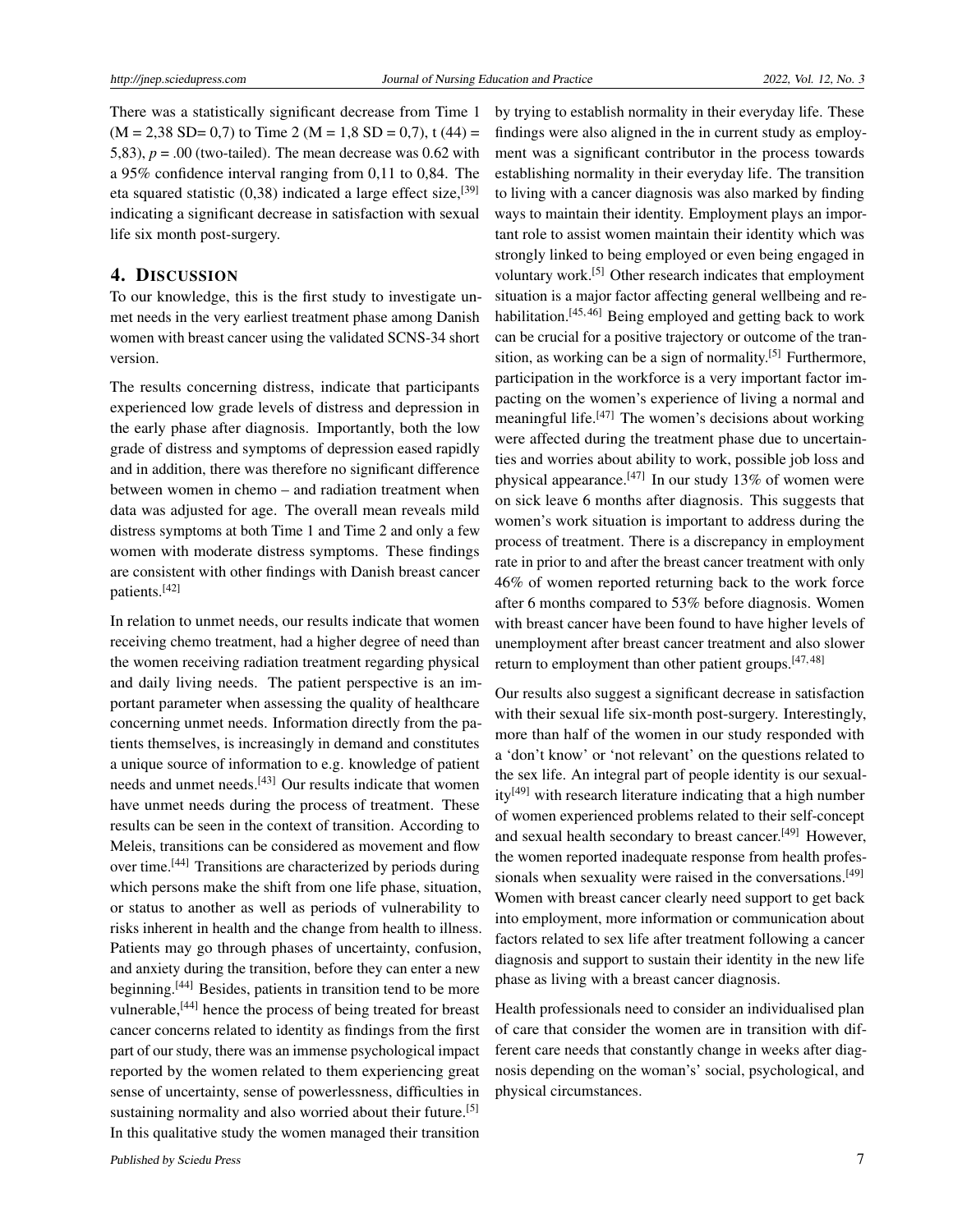# 5. CONCLUSIONS AND IMPLICATIONS FOR PRACTICE

Our study indicates that women receiving chemo treatment, had a higher degree of need than the women receiving radiation treatment regarding physical and daily living needs. Furthermore, our results indicate that women have unmet needs during the process of treatment. Women with breast cancer clearly need support to get back into employment, more information or communication about factors related to sex life after treatment. Our results suggest that the woman's transitional experience from time of diagnosis to six months' post diagnosis experience is contextual and individual. Their particular experience of unmet needs is strongly influenced by a range of factors, e.g., treatment type(s), relationship status and age with the need for post treatment being employment.

The results suggest a gap between the unmet needs of women with breast cancer in the early transitional phase to living with breast cancer and the healthcare systems' response their needs. To meet this gap, health professionals must embrace the challenges faced by the women and provide strategies to support women achieving meaningful lives. More focus on sexual needs during this transition period is needed as well as supportive strategies to return to work. An approach that supports and focuses on psychological and social unmet needs is a priority in the post treatment care among this group of women living with breast cancer.

# FUNDING

This work was supported by Research Centre for Health and Welfare Technology, Program for Ageing, and the Nursing Programme in Holstebro, VIA University College Denmark.

# ACKNOWLEDGEMENTS

We would like to acknowledge the patients who participated in this study. We would also like to thank the Oncology Unit, Regional Hospital West Jutland and the Section for Radiotherapy in Herning, Department of Oncology, Aarhus University Hospital for generously and positively supporting this study.

# CONFLICTS OF INTEREST DISCLOSURE

The authors declare that there is no conflict of interest.

### **REFERENCES**

- <span id="page-7-0"></span>[1] Fitzmaurice C, et al. Global, Regional, and National Cancer Incidence, Mortality, Years of Life Lost, Years Lived With Disability, and Disability-Adjusted Life-Years for 29 Cancer Groups, 1990 to 2017: A Systematic Analysis for the Global Burden of Disease Study. JAMA Oncol. 2019; 5(12): 1749-1768. PMid:31560378 <https://doi.org/10.1001/jamaoncol.2019.2996>
- <span id="page-7-1"></span>[2] National Cancer Institute, "National Cancer Institute," 2021. [Online]. Available from: [https://www.cancer.gov/about-nci/organ](https://www.cancer.gov/about-nci/organization/cgh/blog/2017/breast-cancer) [ization/cgh/blog/2017/breast-cancer](https://www.cancer.gov/about-nci/organization/cgh/blog/2017/breast-cancer)
- <span id="page-7-2"></span>[3] Veronesi U, Boyle P, Goldhirsch A, et al. Breast cancer. Lancet. 2005; 365(9472): 1727-1741. [https://doi.org/10.1016/S0140-673](https://doi.org/10.1016/S0140-6736(05)66546-4 ) [6\(05\)66546-4](https://doi.org/10.1016/S0140-6736(05)66546-4 )
- <span id="page-7-3"></span>[4] American Cancer Society, "Managing Cancer as a Chronic Illness," 2021. [Online]. Available from: [https:](https://www.cancer.org/treatment/survivorship-during-and-after-treatment/when-cancer-doesnt-go-away.html) [//www.cancer.org/treatment/survivorship-during-and](https://www.cancer.org/treatment/survivorship-during-and-after-treatment/when-cancer-doesnt-go-away.html) [-after-treatment/when-cancer-doesnt-go-away.html](https://www.cancer.org/treatment/survivorship-during-and-after-treatment/when-cancer-doesnt-go-away.html)
- <span id="page-7-4"></span>[5] Kristensen IV, et al. The transitional experience of women with newly diagnosed breast cancer. J. Nurs. Educ. Pract. 2019; 9(6): 23. [https://doi.org/10.5430/jnep.v9n6p23](https://doi.org/10.5430/jnep.v9n6p23 )
- <span id="page-7-5"></span>[6] Ganz PA, et al. Quality of life at the end of primary treatment of breast cancer: first results from the moving beyond cancer randomized trial. J. Natl. Cancer Inst. 2004; 96(5): 376-87. PMid:14996859 <https://doi.org/10.1093/jnci/djh060>
- <span id="page-7-6"></span>[7] Langer AS. Side effects, quality-of-life issues, and trade-offs: the patient perspective. J. Natl. Cancer Inst. Monogr. 2001; 30: 125-9. PMid:11773305 [https://doi.org/10.1093/oxfordjournals](https://doi.org/10.1093/oxfordjournals.jncimonographs.a003449) [.jncimonographs.a003449](https://doi.org/10.1093/oxfordjournals.jncimonographs.a003449)
- <span id="page-7-7"></span>[8] Jorgensen l. Distress among women taking part in surgical continuity of care for breast cancer: a mixed methods study. Aalborg University Press; 2015.
- <span id="page-7-8"></span>[9] Biering K, Frydenberg M, Pappot H, et al. The long-term course of fatigue following breast cancer diagnosis. J. Patient-Reported Outcomes. 2020; 4(1): 37. PMid:32424569 [https://doi.org/10.1](https://doi.org/10.1186/s41687-020-00187-9) [186/s41687-020-00187-9](https://doi.org/10.1186/s41687-020-00187-9)
- <span id="page-7-9"></span>[10] Mertz BG, et al. Psychological distress among women with newly diagnosed breast cancer. Eur. J. Oncol. Nurs. 2012; 16(4): 439-443. PMid:22036771 [https://doi.org/10.1016/j.ejon.2011.10](https://doi.org/10.1016/j.ejon.2011.10.001) [.001](https://doi.org/10.1016/j.ejon.2011.10.001)
- <span id="page-7-10"></span>[11] Ng CG, et al. Perceived distress and its association with depression and anxiety in breast cancer patients. PLoS One. 2017; 12(3): e0172975. PMid:28296921 [https://doi.org/10.1371/journa](https://doi.org/10.1371/journal.pone.0172975) [l.pone.0172975](https://doi.org/10.1371/journal.pone.0172975)
- <span id="page-7-11"></span>[12] Johnsson A, Fornander T, Rutqvist LE, et al. Predictors of return to work ten months after primary breast cancer surgery. Acta Oncol. 2009; 48(1): 93-8. PMid:18937082 [https://doi.org/10.1080/](https://doi.org/10.1080/02841860802477899) [02841860802477899](https://doi.org/10.1080/02841860802477899)
- <span id="page-7-12"></span>[13] Boehmke MM, Dickerson SS. The diagnosis of breast cancer: transition from health to illness. Oncol. Nurs. Forum. 2006; 33(6): 1121- 1127. PMid:17149395 [https://doi.org/10.1188/06.ONF.112](https://doi.org/10.1188/06.ONF.1121-1127) [1-1127](https://doi.org/10.1188/06.ONF.1121-1127)
- <span id="page-7-13"></span>[14] Burris JL, Armeson K, Sterba KR. A closer look at unmet needs at the end of primary treatment for breast cancer: a longitudinal pilot study. Behav. Med. 2015; 41(22): 69-76. PMid:24512316 <https://doi.org/10.1080/08964289.2014.889068>
- <span id="page-7-14"></span>[15] Harrison JD, Young JM, Price MA, et al. What are the unmet supportive care needs of people with cancer? A systematic review.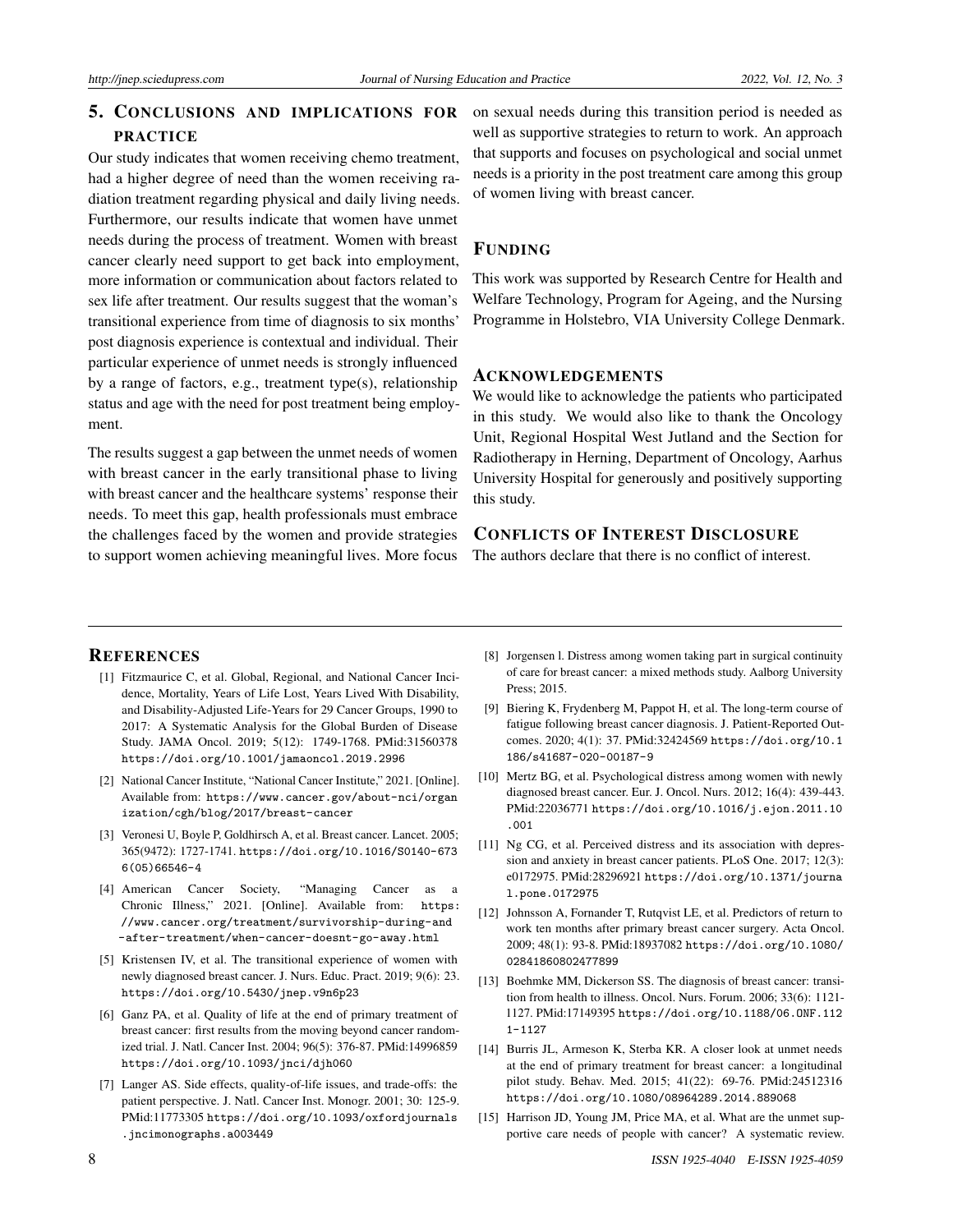Support. Care Cancer. 2009; 17(8): 1117-1128. PMid:19319577 <https://doi.org/10.1007/s00520-009-0615-5>

- <span id="page-8-0"></span>[16] Henriksen J, Kristensen IV, Meldgaard A, et al. Rejsen gennem ingenmandsland. Nord. sygeplejeforskning. 2019; 9(1): 59-71. [https:](https://doi.org/10.18261/issn.1892-2686-2019-01-06) [//doi.org/10.18261/issn.1892-2686-2019-01-06](https://doi.org/10.18261/issn.1892-2686-2019-01-06)
- <span id="page-8-1"></span>[17] JAVA. Declaration of Helsinki World Medical Association Declaration of Helsinki. Bull. world Heal. Organ. 2013; 79(4): 373-374.
- <span id="page-8-2"></span>[18] World Medical Association. Declaration of Helsinki, Ethical Principles for Scientific Requirements and Research Protocols. Bull. World Health Organ. 2013; 79(4): 373.
- <span id="page-8-3"></span>[19] Boyes A, Girgis A, Lecathelinais C. Brief assessment of adult cancer patients' perceived needs: Development and validation of the 34-item supportive care needs survey (SCNS-SF34). J. Eval. Clin. Pract. 2009; 15(4): 602-606. PMid:19522727 [https://doi.org/](https://doi.org/10.1111/j.1365-2753.2008.01057.x) [10.1111/j.1365-2753.2008.01057.x](https://doi.org/10.1111/j.1365-2753.2008.01057.x)
- <span id="page-8-4"></span>[20] Brédart A, et al. Validation of the 34-item Supportive Care Needs Survey and 8-item Breast module French versions (SCNS-SF34-Fr and SCNS-BR8-Fr) in breast cancer patients. Eur. J. Cancer Care (Engl). 2012.
- <span id="page-8-5"></span>[21] Schofield P, Gough K, Lotfi-Jam K, et al. Validation of the supportive care needs survey-short form 34 with a simplified response format in men with prostate cancer. Psychooncology. 2012; 21(10): 1107-1112. PMid:21800397 <https://doi.org/10.1002/pon.2016>
- [22] S. W.K.W, et al. Validation of the Chinese version of supportive care needs survey and supplementary module of access to health care services. Supportive Care in Cancer. 2011.
- [23] Hu CC, et al. Validation of the Supportive Care Needs Survey Screening Tool Chinese Version for Patients with Head and Neck Cancer in Taiwan. J. Nurs. Res. 2019.
- [24] Au A, et al. Validation of the Chinese version of the Short-form Supportive Care Needs Survey Questionnaire (SCNS-SF34-C). Psychooncology. 2011.
- [25] A. Zeneli, et al. Translation of Supportive Care Needs Survey Short Form 34 (SCNS-SF34) into Italian and cultural validation study. Support. Care Cancer. 2016.
- <span id="page-8-6"></span>[26] Rietveld MJA, et al. Psychometric properties of the 45-item supportive care needs survey—partners and caregivers - Dutch (SCNS-P&C45-D) in partners of patients with breast cancer. J. Patient-Reported Outcomes. 2019. PMid:30635737 [https://doi.org/10](https://doi.org/10.1186/s41687-019-0092-7) [.1186/s41687-019-0092-7](https://doi.org/10.1186/s41687-019-0092-7)
- <span id="page-8-7"></span>[27] Furlanetto LM, Mendlowicz MV, Romildo Bueno J. The validity of the Beck Depression Inventory-Short Form as a screening and diagnostic instrument for moderate and severe depression in medical inpatients. J. Affect. Disord. 2005; 86(1): 87-91. PMid:15820275 <https://doi.org/10.1016/j.jad.2004.12.011>
- [28] Beck AT. Steer RA, Carbin MG. Psychometric properties of the Beck Depression Inventory: Twenty-five years of evaluation. Clin. Psychol. Rev. 1988; 8(1): 77-100. [https://doi.org/10.1016/0272-735](https://doi.org/10.1016/0272-7358(88)90050-5) [8\(88\)90050-5](https://doi.org/10.1016/0272-7358(88)90050-5)
- <span id="page-8-8"></span>[29] Beck A, Steer R, Brown G. Beck Depression Inventory-II (BDI-II). Beck Depress. Invent. 1993.
- <span id="page-8-9"></span>[30] Zachariae R, Zachariae C, Ibsen HHW, et al. Psychological symptoms and quality of life of dermatology outpatients and hospitalized dermatology patients. Acta Derm. Venereol. 2004; 84(3): 205-212. PMid:15202837 [https://doi.org/10.1080/00015550410023](https://doi.org/10.1080/00015550410023284) [284](https://doi.org/10.1080/00015550410023284)
- <span id="page-8-10"></span>[31] Love AW, Grabsch B, Clarke DM, et al. Screening for depression in women with metastatic breast cancer: a comparison of the Beck Depression Inventory Short Form and the Hospital Anxiety and Depression Scale. Aust N Z J Psychiatry. 2004; 38(7): 526-531. PMid:15255825 [https://doi.org/10.1080/j.1440-1614.20](https://doi.org/10.1080/j.1440-1614.2004.01385.x) [04.01385.x](https://doi.org/10.1080/j.1440-1614.2004.01385.x)
- <span id="page-8-11"></span>[32] Horowitz M, Wilner N, Alvarez M. Impact of event scale: A measure of subjective stress. Psychosom. Med. 1979; 41(3): 209-218. PMid:472086 [https://doi.org/10.1097/00006842-1979050](https://doi.org/10.1097/00006842-197905000-00004) [00-00004](https://doi.org/10.1097/00006842-197905000-00004)
- <span id="page-8-12"></span>[33] Groenvold M, Klee MC, Sprangers MAG, et al. Validation of the EORTC QLQ-C30 quality of life questionnaire through combined qualitative and quantitative assessment of patient-observer agreement. J. Clin. Epidemiol. 1997; 50(4): 441-450. [https://doi.org/10.1](https://doi.org/10.1016/S0895-4356(96)00428-3) [016/S0895-4356\(96\)00428-3](https://doi.org/10.1016/S0895-4356(96)00428-3)
- <span id="page-8-13"></span>[34] Fayers P, Aaronson N, Bjordal K, et al. The EORTC QLQ-C30 Scoring Manual (3rd Edition). European Organisation for Research and Treatment of Cancer. 2001.
- <span id="page-8-14"></span>[35] Lepore SJ, Silver RC, Wortman CB, et al. Social constraints, intrusive thoughts, and depressive symptoms among bereaved mothers. J. Pers. Soc. Psychol. 1996; 70(2): 271-282. PMid:8636882 <https://doi.org/10.1037/0022-3514.70.2.271>
- <span id="page-8-15"></span>[36] Lepore SJ, Helgeson VS. Social constraints, intrusive thoughts, and mental health after prostate cancer. J. Soc. Clin. Psychol. 1998; 17(1): 89-106. <https://doi.org/10.1521/jscp.1998.17.1.89>
- <span id="page-8-16"></span>[37] Rasmusson EM, Plantin L, Elmerstig E. 'Did they think I would understand all that on my own?' A questionnaire study about sexuality with Swedish cancer patients. Eur. J. Cancer Care (Engl). 2013; 22(3): 361-369. PMid:23350636 [https://doi.org/10.1111/ec](https://doi.org/10.1111/ecc.12039) [c.12039](https://doi.org/10.1111/ecc.12039)
- <span id="page-8-17"></span>[38] Schafer JL, Graham JW. Missing data: Our view of the state of the art. Psychol. Methods. 2002; 7(2): 147-177. PMid:12090408 <https://doi.org/10.1037/1082-989X.7.2.147>
- <span id="page-8-18"></span>[39] Cohen J. Statistical Power analysis for the ... Ect. in Statistical Power Anaylsis for the Behavioural Science. 2nd ed. 1988.
- <span id="page-8-19"></span>[40] Juul T, Petersen MA, Holzner B, et al. Danish population-based reference data for the EORTC QLQ-C30: associations with gender, age and morbidity. Qual. Life Res. 2014; 23(8): 2183-2193. PMid:24676897 [https://doi.org/10.1007/s11136-014-067](https://doi.org/10.1007/s11136-014-0675-y)  $5-y$
- <span id="page-8-20"></span>[41] Nolte S, et al. General population normative data for the EORTC QLQ-C30 health-related quality of life questionnaire based on 15,386 persons across 13 European countries, Canada and the Unites States. Eur. J. Cancer. 2019; 107: 153-163. PMid:30576971 <https://doi.org/10.1016/j.ejca.2018.11.024>
- <span id="page-8-21"></span>[42] Jensen-Johansen MB, et al. Effects of an expressive writing intervention on cancer-related distress in Danish breast cancer survivors - Results from a nationwide randomized clinical trial. Psychooncology. 2013; 22: 7. PMid:22991162 [https://doi.org/10.1002/pon.](https://doi.org/10.1002/pon.3193) [3193](https://doi.org/10.1002/pon.3193)
- <span id="page-8-22"></span>[43] Danish Cancer Society. Danish Cancer Society," Kræftpatienters behov og oplevelser med sundhedsvæsenet i opfølgnings-og efterforløbet, 2019. [Online]. Available from: [file:///X:/Brystkr\T1\aeftartikel/kraeftens-bekae](file:///X:/Brystkr\T1\ae ftartikel/kraeftens-bekaempelses-barometerundersoegelse-2019.pdf) [mpelses-barometerundersoegelse-2019.pdf](file:///X:/Brystkr\T1\ae ftartikel/kraeftens-bekaempelses-barometerundersoegelse-2019.pdf)
- <span id="page-8-23"></span>[44] Meleis AI, Sawyer LM, Im EO, et al. Experiencing transitions: an emerging middle-range theory. ANS. Adv. Nurs. Sci. 2000; 23(1): 12-28. PMid:10970036 [https://doi.org/10.1097/00012272](https://doi.org/10.1097/00012272-200009000-00006) [-200009000-00006](https://doi.org/10.1097/00012272-200009000-00006)
- <span id="page-8-24"></span>[45] Drolet M, Maunsell E, Brisson J, et al. Not working 3 years after breast cancer: predictors in a population-based study. J. Clin. Oncol. 2005; 23(33): 8305-8312. PMid:16219927 [https://doi.org/10](https://doi.org/10.1200/JCO.2005.09.500) [.1200/JCO.2005.09.500](https://doi.org/10.1200/JCO.2005.09.500)
- <span id="page-8-25"></span>[46] Hamood R, Hamood H, Merhasin I, et al. Work Transitions in Breast Cancer Survivors and Effects on Quality of Life. J. Occup. Rehabil. 2019; 29(2): 336-349. PMid:29948472 [https://doi.org/10.1](https://doi.org/10.1007/s10926-018-9789-3) [007/s10926-018-9789-3](https://doi.org/10.1007/s10926-018-9789-3)